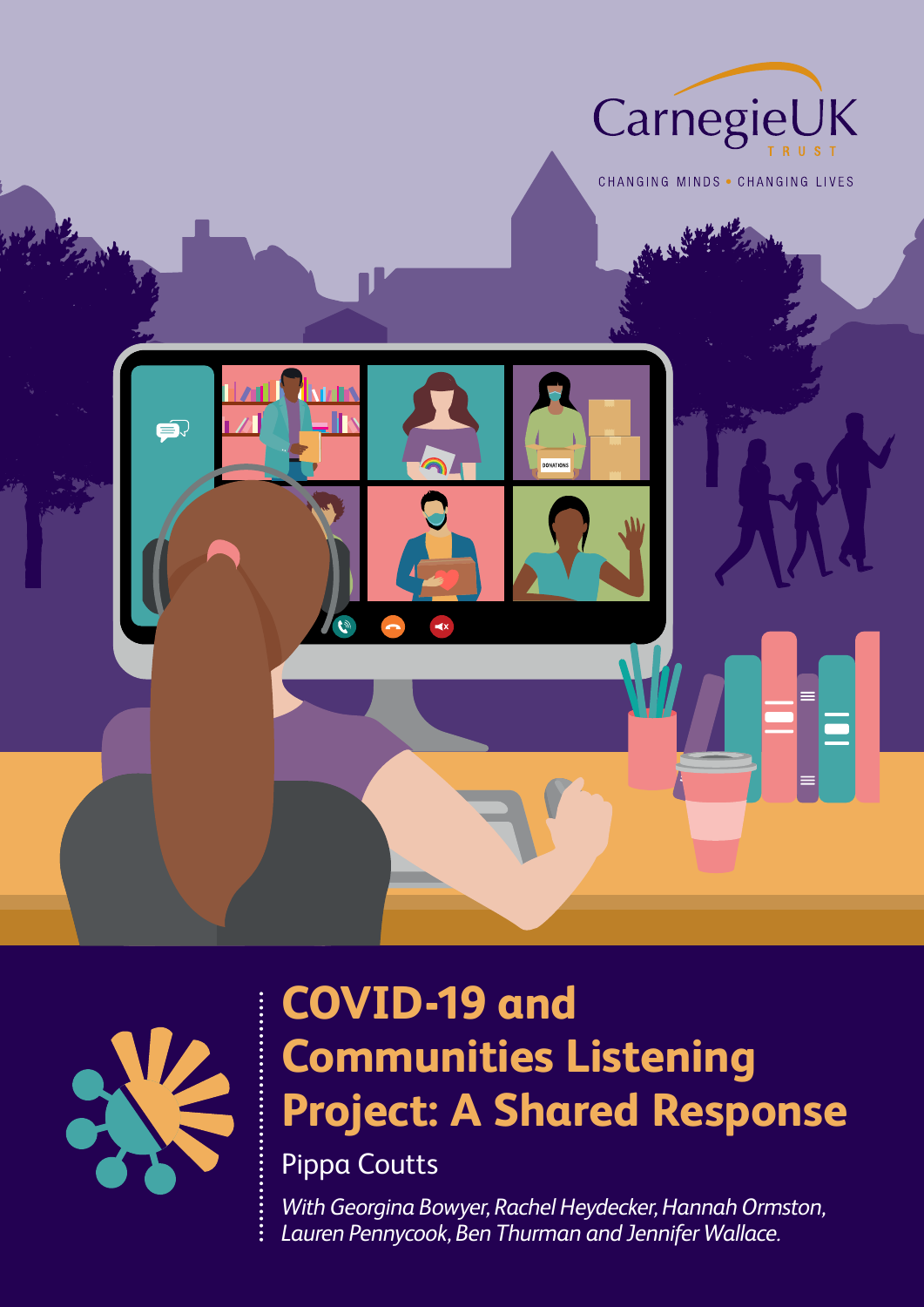#### **Acknowledgements**

The main author of the report was Pippa Coutts, and the post-production communications was led by Lauren Pennycook, but the whole project including the report writing relied heavily on all the team members: Georgina Bowyer, Rachel Heydecker, Hannah Ormston, Ben Thurman and Jennifer Wallace. Everyone conducted conversations, wrote vignettes, and added expertise on all The Trust's strands of work. Thank you to Hannah for inputting ideas many times and for coordinating the design, and Genna Nelson for proofreading the report.

We would particularly like to thank all the people who took part in the conversations for giving up their time, for being so enthusiastic and for sharing their thoughts and ideas. With the Carnegie UK Trust team working at home, talking to people across the UK about their experiences, hearing what was happening 'on the ground', was uplifting, inspirational and a welcome change from the plethora of online meetings and conferences.



the Creative Commons Attribution-ShareAlike 3.0 Unported License. To view a copy of this license visit, http://creativecommons.org/licenses by-sa/3.0/ or send a letter to Creative Commons, 444 Castro Street, Suite 900, Mountain View, California, 94041, USA.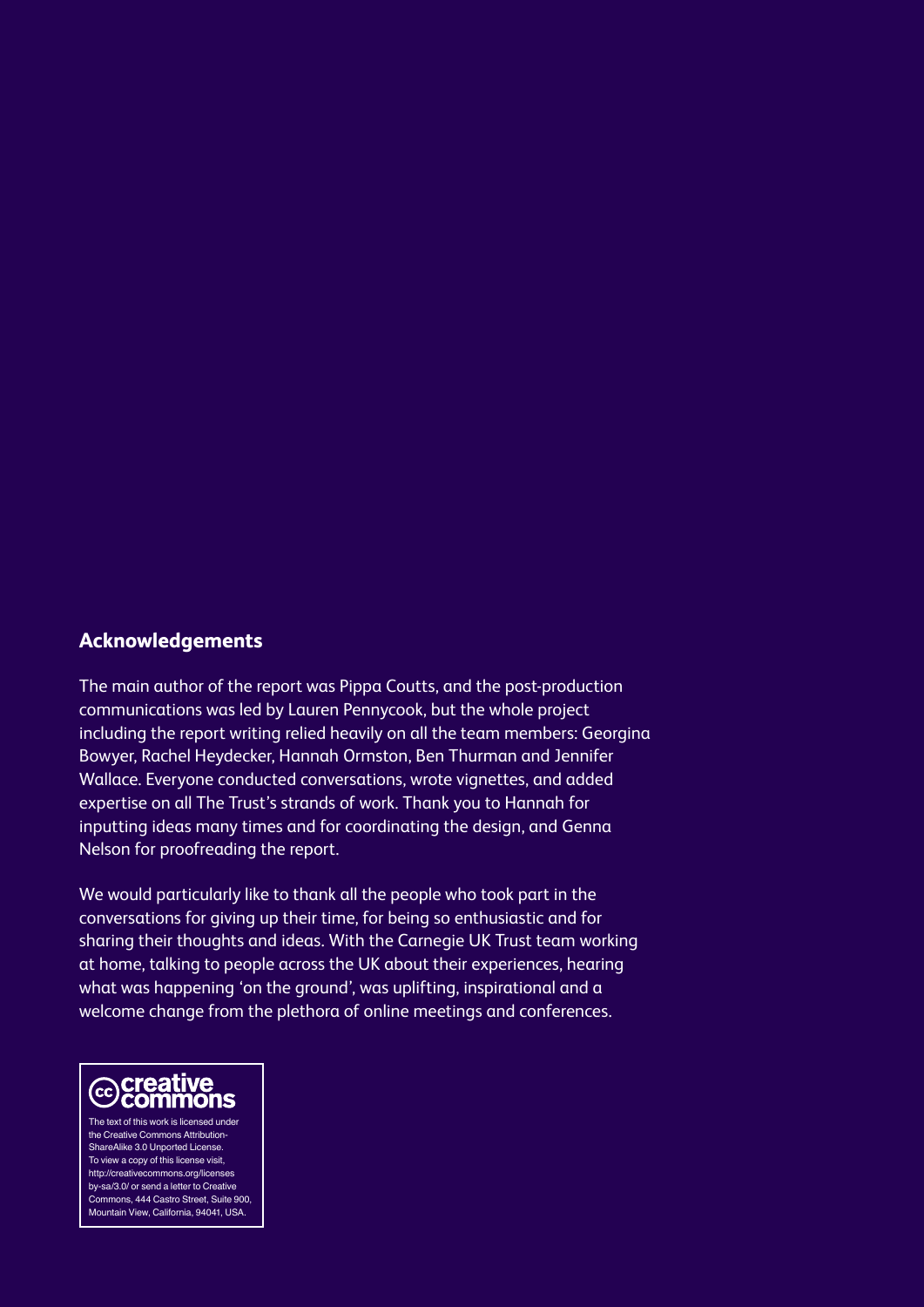## **Contents**

|    | <b>Opening remarks</b>           |                                                                    | $\overline{2}$          |
|----|----------------------------------|--------------------------------------------------------------------|-------------------------|
| 1. | <b>Introduction</b>              |                                                                    | $\overline{\mathbf{3}}$ |
|    | Background<br>1.1                |                                                                    | $\overline{4}$          |
| 2. | The project's approach           |                                                                    | 6                       |
|    | A reflective approach<br>2.1     |                                                                    | 8                       |
| 3. | The needs                        |                                                                    | 9                       |
|    | Food needs<br>3.1                |                                                                    | 9                       |
|    | 3.2                              | Health and mental health needs                                     | 10                      |
|    | Digital exclusion<br>3.3         |                                                                    | 12                      |
|    |                                  | 3.4 People particularly affected by the crisis                     | 13                      |
| 4  | The impact on places             |                                                                    | 14                      |
| 5  | <b>Responses</b>                 |                                                                    | 15                      |
|    | Hyperlocal responses<br>5.1      |                                                                    | 15                      |
|    | Local authority responses<br>5.2 |                                                                    | 16                      |
|    | 5.3                              | Voluntary, Community and Social Enterprise (VCSE) sector           | 18                      |
|    | Partnership<br>5.4               |                                                                    | 20                      |
| 6. | The future                       |                                                                    |                         |
|    | 6.1<br>Hopes                     |                                                                    | 23                      |
|    |                                  | 6.1.1 The future is more local                                     | 23                      |
|    |                                  | 6.1.2 Future partnership working                                   | 24                      |
|    | 6.1.3 Community Power            |                                                                    | 24                      |
|    | 6.2 Fears                        |                                                                    | 25                      |
| 7. | <b>Concluding remarks</b>        |                                                                    | 26                      |
|    | <b>What next?</b>                |                                                                    | 28                      |
|    |                                  | Appendix 1: COVID-19 and Communities Project: List of participants | 30                      |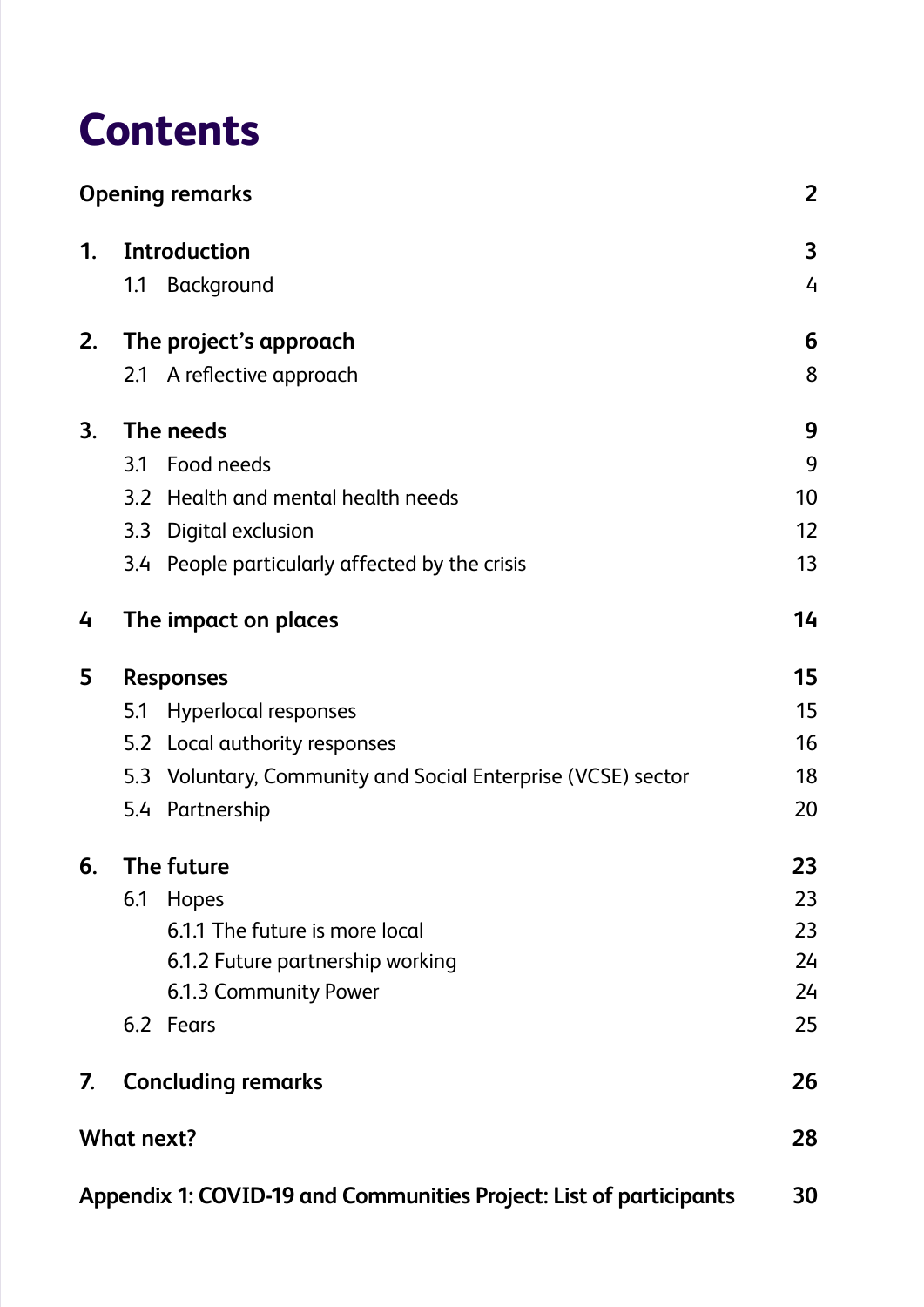## <span id="page-3-0"></span>**Opening remarks**

When COVID-19 and the containment response hit the UK at the end of March, Carnegie UK Trust staff talked about what they were hearing and seeing in terms of communities responding quickly to needs, in a way we had not seen before. We were struck by stories in the press, and in our local areas, of people, streets and agencies working together. We wondered if something very important might be happening: something that we could learn from in our quest to create a fairer and thriving society. The crisis necessitated an emergency response: not something to be continued indefinitely. However, some of the changes within it might have been for the better and, if so, we wanted to find out how they could be included in future planning and action.

Between April and September 2020, we spoke to 16 areas in over 80 conversations to hear about how local organisations were adapting and responding to the emergency across the UK.

We are excited to now publish a distilled version of what we heard. Bringing this report together we realised that there is an amazing consistency of threats and hopes across areas in different parts of the UK: towns, villages, and cities. Whilst we are not all 'in the same boat', the will of communities to work together to respond to the emergency is evident across places and groups in the UK. Equally, organisations, no matter what size or sector, have shown kindness and a desire and ability to work in partnership.

From our conversations, we concur with findings of research, thousands of other conversations, and surveys, that people feel strongly about their communities. This gives us optimism for the future.

We'd like this report to reflect the positive partnerships that have improved people's lives during the stressful COVID-19 pandemic. We hope that the lessons on why and how these partnerships flourished can be taken on board by Councillors, council staff, national and devolved governments, grant-givers and leaders across sectors and political parties to make our systems more supportive of communities and their assets. We think that it is important to take time during the crisis to reflect collectively on what it has taught us, and what that means for the future of the state and civil society.

As one participant said to us:

*'Don't let up. Keep trying to capture that experience in any fora you can, as it is easy to miss the opportunity to capture and reflect'.* 

**Ben, Georgina, Hannah, Jen, Lauren, Pippa & Rachel**

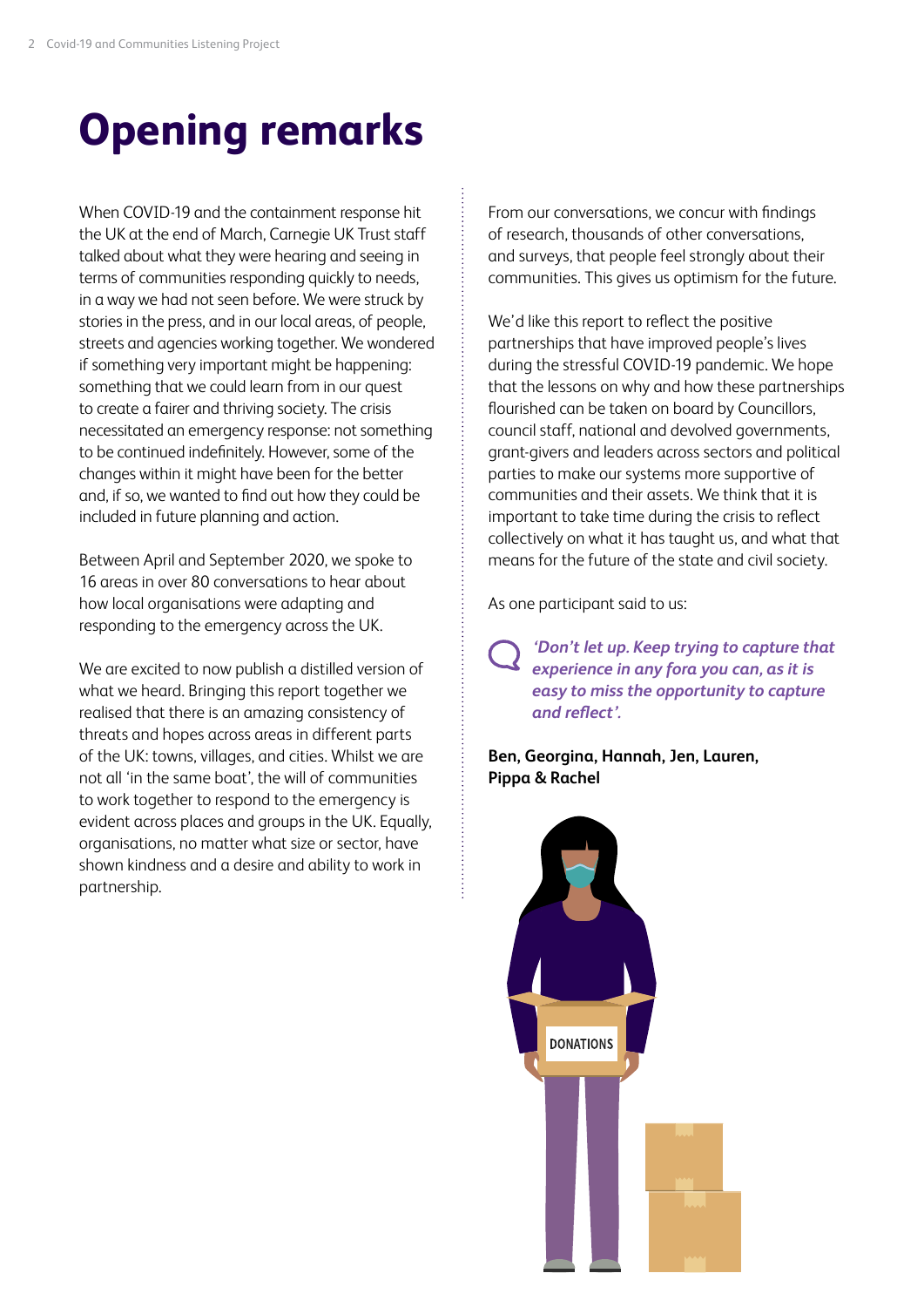## <span id="page-4-0"></span>**1. Introduction**

The Carnegie UK Trust (CUKT) has long recognised the importance of working in partnership to improve community and societal wellbeing. At the start of the COVID-19 pandemic, we wanted to contact people across the UK who we had worked with, for example, in our Twin Towns, Talk of the Town, libraries and kindness activities.

So, in April 2020, we began a *Covid and Communities* listening project to touch base with people who we had previously connected with to learn more about how communities and public services were responding to the crisis<sup>1</sup>. We wanted to understand how that changed over the summer of 2020, and to reflect on what it might mean in terms of strengthening partnerships and improving community wellbeing. We focussed on how organisations and communities were meeting the needs of the people around them, and the changing relationships between the public sector (generally local authorities), the voluntary, community and social enterprise sector (VCSE<sup>2</sup>), and communities. We were often touched to hear stories of organisations and people looking after one another: there was 'lots of informal help', 'lots of volunteering', 'councils helping', and 'an amazing response' to the crisis.

The project began in the initial emergency phase of the pandemic when there was a national lockdown<sup>3</sup>. At the time of writing, there are lockdowns again across the UK, and we recognise many people are continuing to adapt and curtail how they live to combat the virus. Alongside supporting the population now, we think it's important to plan for recovery. Ways of working emerging now can help shape future policy, projects and services.

- 1 Carnegie UK Trust (2020) *Covid and* Communities Available at: <https://www.carnegieuktrust.org.uk/project/covid-communities/> [Accessed October 2020]
- 2 VCSE is commonly known as the third sector in Scotland and as the voluntary and community sector (VCS) in Northern Ireland
- 3 We take this to have been from late March to July, with full lockdown ending on 4 July 2020, when in England the hospitality industry re-opened. See GoodtoKnow (2020) *How long have we been on lockdown in the UK and how long will rules stay in force?* Available at: [https://www.goodtoknow.co.uk/wellbeing/health/](https://www.goodtoknow.co.uk/wellbeing/health/how-long-lockdown-uk-rules-review-536981) [how-long-lockdown-uk-rules-review-536981](https://www.goodtoknow.co.uk/wellbeing/health/how-long-lockdown-uk-rules-review-536981) [Accessed October 2020]

We were fortunate enough to have several conversations with a range of people in diverse places. **Although there was a broad sweep of places, there were many shared feelings about the potential for change and for our future wellbeing.** In this report, we explore the themes and challenges that are shared across the UK. **We hope that this report will encourage policymakers and service planners to embed the humanness and the working together that shone through at the start of the pandemic.** 

## **What we did**

We refer to this work as a listening project, sitting between formal research and anecdotal evidence.

We used a convenience sample of people from across the UK that we had previously worked with. This provided a cross-section of people that were working on wellbeing projects and engaged in local area responses to the pandemic.

We spoke to these people multiple times. giving us a series of 80 conversations between April and September 2020. Conversations were recorded and analysed, and emerging findings discussed with the participants during two peer-to-peer conversations that took place online.

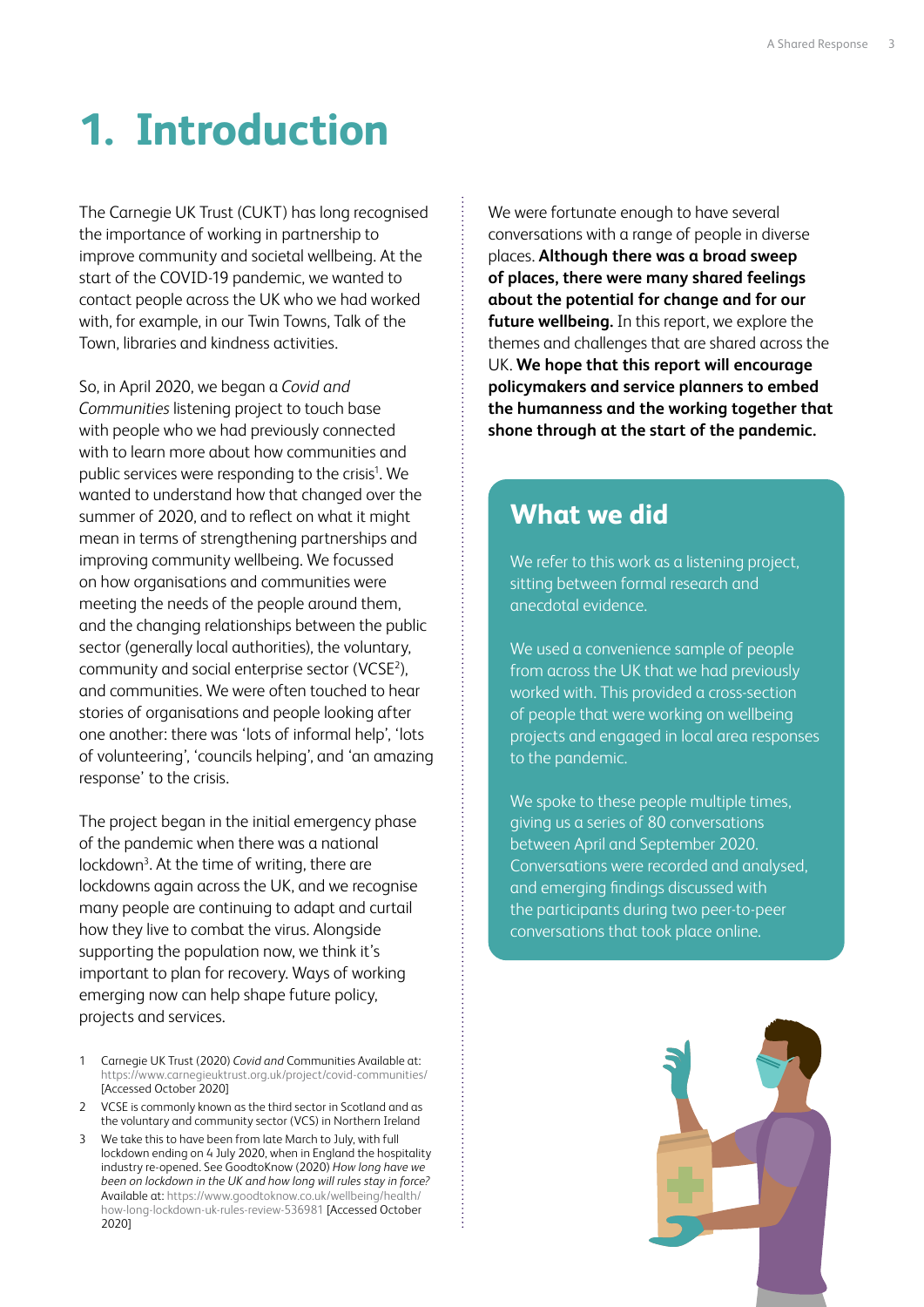## <span id="page-5-0"></span>**1.1 Background**

The Carnegie UK Trust works to improve wellbeing across the UK and Ireland through policy, research and practice development.

This year, we have drawn on our research and practice development to provide ideas for policymakers as they make the difficult decisions during the COVID-19 emergency and recovery. In *Building Back for the Better,* we set out six propositions for putting wellbeing at the heart of

the recovery process<sup>4</sup>. These focused on what we have learnt from the disruption of the pandemic in terms of building economic, social, and democratic structures fit for the future.

One key change proposed is more focus, by funders and policymakers, on local areas, and local actors. In this listening project, we have

4 Davidson, S., Wallace, J. and White, D., *Building Back for the Better: A Perspective from* CUKT Dunfermline: Carnegie UK Trust 2020 Available at: [https://www.carnegieuktrust.org.uk/news/](https://www.carnegieuktrust.org.uk/news/building-back-for-the-better-a-perspective-from-cukt/) [building-back-for-the-better-a-perspective-from-cukt/](https://www.carnegieuktrust.org.uk/news/building-back-for-the-better-a-perspective-from-cukt/) [Accessed October 2020]

#### **Figure 1 – Six Propositions for Building Back Better**

**6 Technology can be for all** 13. Invest in digital inclusion. 14. Commit to digital services of the

15. Regulate to tackle online harm.

highest quality.

#### **1 National wellbeing can be the goal**

- 1. Place national wellbeing at the centre of the medium-term recovery plan.
- 2. Host a full public conversation on national wellbeing.
- 3. Measure what matters now.
- 4. Make transparent decisions that balance wellbeing outcomes.

#### **5 We can build a new level of financial resilience**

12. Provide a new baseline of financial security for all citizens.

#### **2 The relationship between citizens and the state can be reset**

5. Set out an ambitious programme to transform government into an Enabling State. 6. Invest in the hyperlocal.

#### **4 Our relationship with work can be remodelled**

- 10. Make a focus on fair work a central plank of the recovery.
- 11. Tackle inequality in access to fair work.

#### **3 The future can be local (as well as global)**

- 7. Establish the principle of subsidiarity into law to revitalise local democracy.
- 8. Encourage holistic, place-based approaches like community wealth building.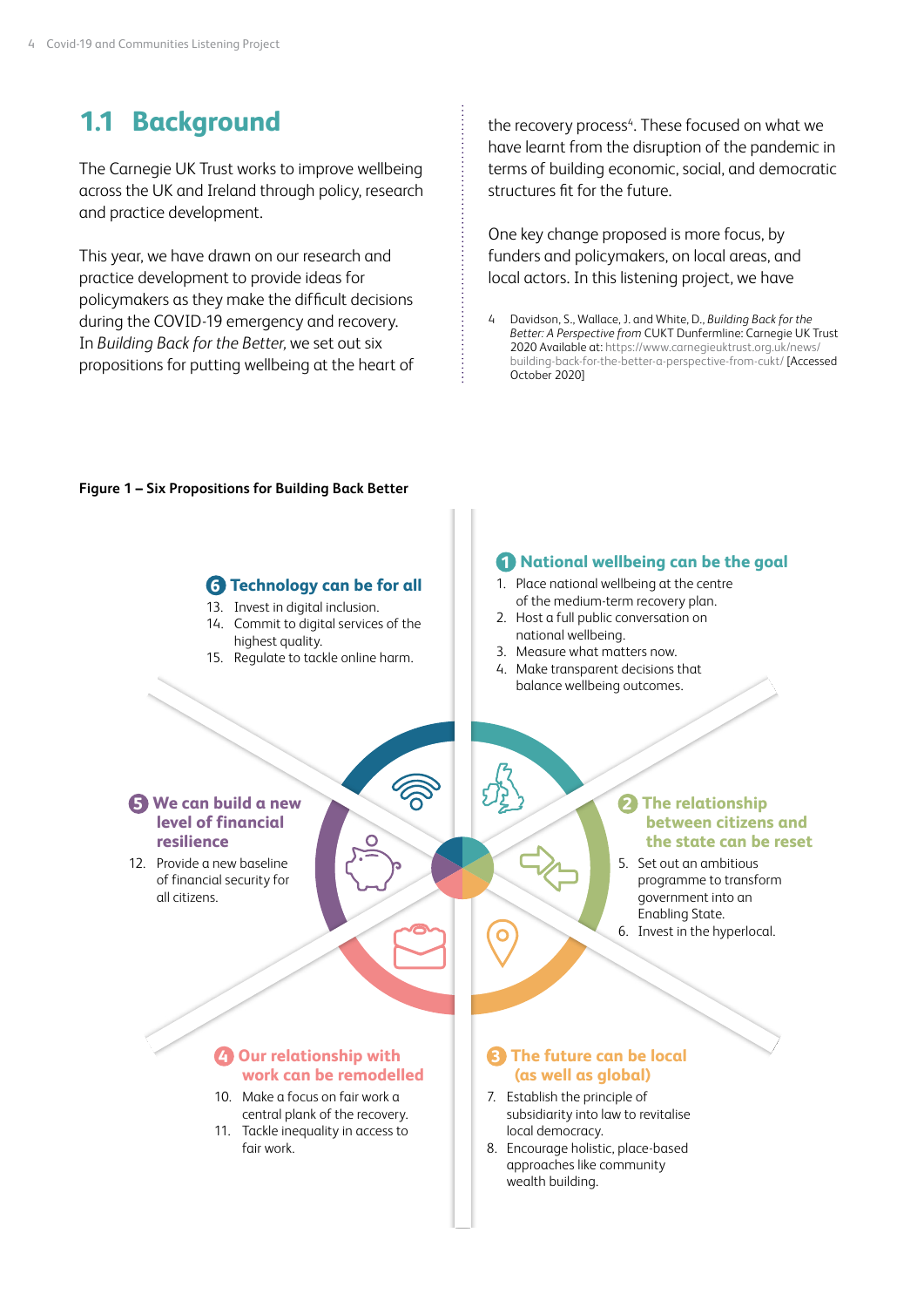### **An Enabling State**

An Enabling State is one that supports people and communities to achieve positive change for themselves, and in doing so, ensures that no one is left behind<sup>6</sup>.

Our Route Map – published in 2014 – set out eight principles for achieving an Enabling State, which included investing in disadvantaged communities, and giving people the rights, the permission and the tools to have more control over their surroundings and communities.

The Trust is particularly interested in practical changes, often required at a systems-level, that make it easier for communities to participate. In 2020, we revisited the original Route Map in light of the COVID-19 context. To support our call for *Building Back for the Better*, in *Revisiting the Route Map to an Enabling State: Guiding Principles for Recovery,* we highlighted the capacity of communities, and their central role to recovery. We identified barriers to communities fulfilling their capacity, such as a lack of opportunity and permission from the state to act, and the largely siloed nature of public services.

In our conversations with communities, we listened for where and when these barriers were taken down during the pandemic's first six months.

6 Carnegie UK Trust (2020) *Enabling State* Available at:<https://www.carnegieuktrust.org.uk/project/enabling-state/> [Accessed October 2020]

seen that local is where people can and want to contribute and have control.

Another proposition is recognising the power of collaboration between public services and citizens, and making changes in light of that. We heard about collaborations in community hubs. To explore this further, in September, we developed and published four case studies examining the community hubs that formed during the pandemic<sup>5</sup>. The hubs exhibit some of the

5 Coutts, P. et. al *Pooling Together: How community hubs have responded to the COVID-19 emergency* Dunfermline: Carnegie UK Trust 2020 Available at: [https://www.carnegieuktrust.org.](https://www.carnegieuktrust.org.uk/publications/pooling-together-how-community-hubs-have-responded-to-the-COVID-19-emergency/) [uk/publications/pooling-together-how-community-hubs-have](https://www.carnegieuktrust.org.uk/publications/pooling-together-how-community-hubs-have-responded-to-the-COVID-19-emergency/)[responded-to-the-COVID-19-emergency/](https://www.carnegieuktrust.org.uk/publications/pooling-together-how-community-hubs-have-responded-to-the-COVID-19-emergency/) Accessed October 2020] characteristics of an Enabling State, where public services capitalise on their expertise at the same time as supporting communities to act.

In this listening project, we have heard stories that corroborate our thoughts on what we need to build an Enabling State. In particular, examples of communities being supported to self-organise and being given the encouragement and permission to do so.

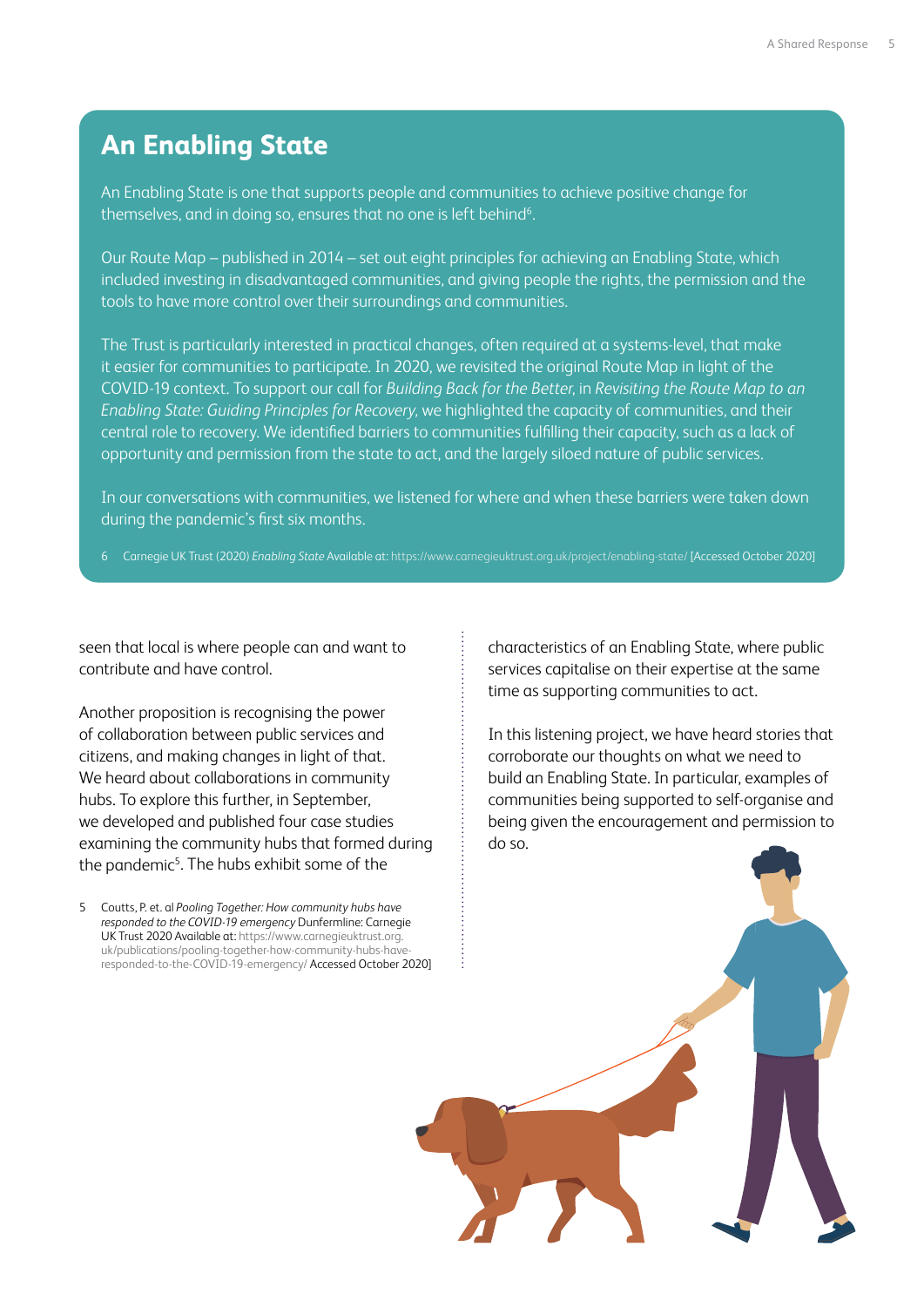# <span id="page-7-0"></span>**2. The project's approach**

The *Covid and Communities* listening project ran from April to September 2020 and included a range of people from communities, VCSE, local government and public services. For a full list of participants see Appendix One.

Over six months, the Carnegie UK Trust team had over 80 conversations across the UK. From Northern Ireland; to the West of Scotland; South Wales; and a small part of London to northern towns and cities in England; we heard from a diverse range of communities. From areas with a population of over 200,000 people (Camden, Manchester and North Tyneside) to smaller towns and villages, some with less than 1,500 residents (Cushendall, Northern Ireland). We are not claiming to have reached all types of communities, or groups of people with protected characteristics, but the spread of areas is relatively rare in accounts of learning from the pandemic by UK policy and practice organisations.

A project team was established from across the Trust, including people who work on our towns, wellbeing, libraries and digital programmes. We brainstormed areas to contact, trying to reach a spread of sizes and geographies. Seven team members led on the conversations, keeping with the same area (and generally with people they already knew). Not all places had the time to participate and we narrowed down the group to 16 areas. In each area, we tried to speak to two or three people, from different sectors, and we went back to them three or four times, around every four to six weeks, depending on their availability.



A discussion guide was agreed, and this was adapted for the last set of conversations to ask about the situation as lockdown eased. Preparing the guide, we recognised that the pandemic is a major threat to our public health, and there is an enormous health response, but we didn't think it was our expertise to ask and comment on that. So, we did not explore the spread of the virus or the resulting public health response.

The conversations were written up and themes were extracted from the notes. To bring together some of the learning from across the UK, we hosted two online discussion groups, for all the project participants. These discussion groups helped us to develop some of the key themes emerging from the conversations. People who took part also enjoyed hearing about the issues and successes in other areas, far from where they worked.

This report has been prepared by the team, and we have received comments from key participants in the project. It begins with a discussion of the personal impact of working for, with and alongside communities during the pandemic and reflects on taking part in the listening project. The body of the report focuses on how places and organisations responded in the emergency phase of the pandemic. To do this, firstly we reflect the needs that people saw around them: needs that evolved and changed throughout the summer (section three). There is a small part on placebased impacts (section four). Then we discuss what happened – the response (section five). The subsections of *The Response* represent the themes that emerged. Section six reports what participants thought about the future, in terms of what actions might be sustained and what threats there were to maintaining positive changes. Section 7 is the conclusion.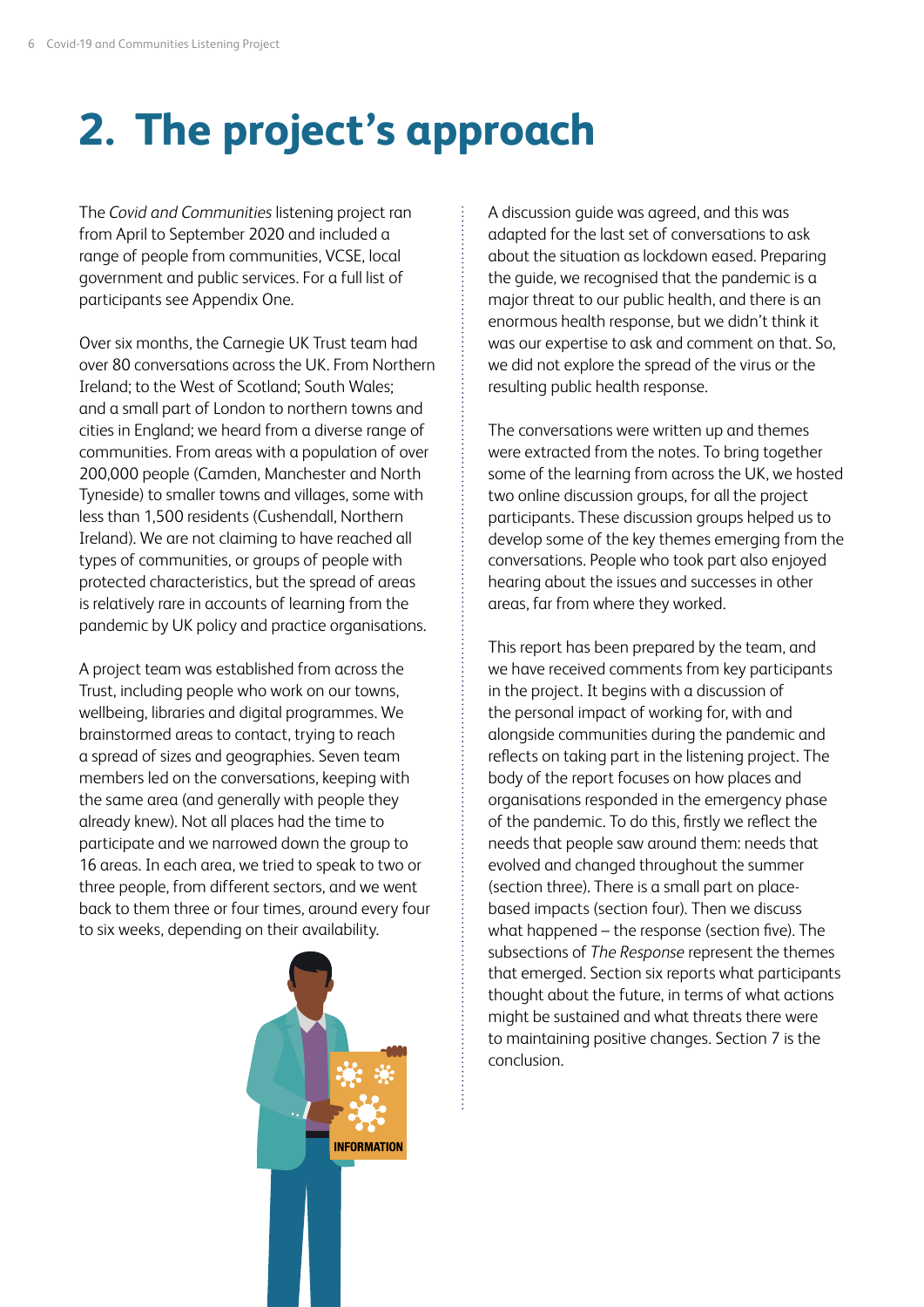#### **Table One: COVID-19 and Communities Project: Demographic profiles of participating places**

| <b>Place</b>                                                   | <b>Jurisdiction</b> | <b>Resident</b><br>population<br>(2019) | <b>Median</b><br>Age <sup>*</sup> | <b>Description</b>           |
|----------------------------------------------------------------|---------------------|-----------------------------------------|-----------------------------------|------------------------------|
| Broughshane                                                    | Northern Ireland    | 2,851                                   | 42.0                              | Village                      |
| London Borough of Camden                                       | England             | 270,029                                 | 34.0                              | Borough in central London    |
| Cushendall                                                     | Northern Ireland    | 1,280                                   | 40.0                              | Village                      |
| Dumfries (& Galloway)                                          | Scotland            | 148,860                                 | 49.6                              | Local Authority              |
| Fermanagh (situated in<br>the Fermanagh and<br>Omagh District) | Northern Ireland    | 109,281                                 | 36.0                              | Two counties                 |
| Isle of Lewis                                                  | Scotland            | 18,500                                  | $45.0**$                          | Island in the Outer Hebrides |
| Kilmarnock                                                     | Scotland            | 46,350                                  | 54.6                              | Town                         |
| Lancaster                                                      | England             | 146,038                                 | 39.5                              | City of Lancaster District   |
| Manchester                                                     | England             | 552,858                                 | 30.1                              | City                         |
| Merthyr Tydfil                                                 | Wales               | 60,326                                  | 40.4                              | Town                         |
| North Ayrshire                                                 | Scotland            | 134,740                                 | 46.7                              | Local Authority              |
| North Tyneside                                                 | England             | 207,913                                 | 43.3                              | Local Authority              |
| Renfrewshire                                                   | Scotland            | 179,100                                 | 42.9                              | Local Authority              |
| Scarborough                                                    | England             | 108,800                                 | 50.1                              | Major Town                   |
| Todmorden                                                      | England             | 12,439                                  | 42.0                              | Town                         |
| Treorchy                                                       | Wales               | 7,783                                   | 40.0                              | Village                      |

Note: The Office for National Statistics describes a Major Town or City has having a 'usual resident population or workday population (2011 Census) of 75,000 or more'.\*\*\* But towns can be smaller too: according to the Centre for Towns, including settlements with a population of 10,000 or more.\*\*\*\*

\* Population estimates based on 2011 Census. See <https://www.nomisweb.co.uk/> for more information.

\*\* Based on National Records of Scotland, *Scotland's Census 2011: Inhabited islands report* 2015 Available at: [https://www.scotlandscensus.gov.](https://www.scotlandscensus.gov.uk/documents/analytical_reports/Inhabited_islands_report.pdf) [uk/documents/analytical\\_reports/Inhabited\\_islands\\_report.pdf](https://www.scotlandscensus.gov.uk/documents/analytical_reports/Inhabited_islands_report.pdf) [Accessed November 2020]

\*\*\* Office for National Statistics (2020) *Towns and Cities in the UK* Available at: [https://www.ons.gov.uk/aboutus/transparencyandgovernance/](https://www.ons.gov.uk/aboutus/transparencyandgovernance/freedomofinformationfoi/townsandcitiesintheuk) [freedomofinformationfoi/townsandcitiesintheuk](https://www.ons.gov.uk/aboutus/transparencyandgovernance/freedomofinformationfoi/townsandcitiesintheuk) [Accessed November 2020]

\*\*\*\* The Centre for Towns (2020) *Our Towns* Available at: <https://www.centrefortowns.org/our-towns>[Accessed November 2020]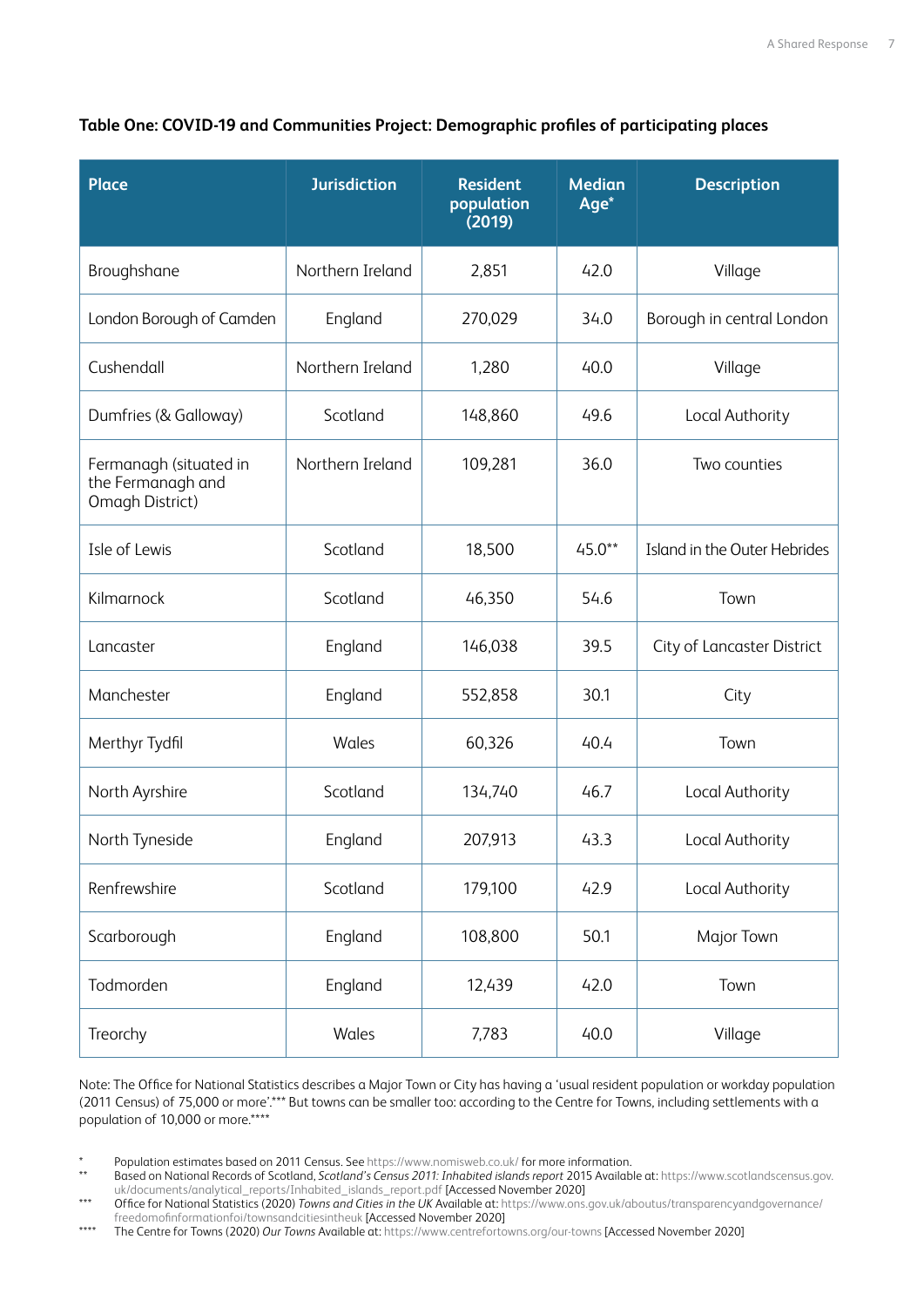## <span id="page-9-0"></span>**2.1 A reflective approach**

When we began the project, there were high levels of anxiety, rapid change, uncertainty, financial insecurity, social isolation, and risk to mental health – and indeed many of these remain. Aware of the context in which these conversations would be undertaken, we set out to take a relational approach. We wanted to listen and create a reflective space, as well as learn from those we spoke to, many of whom were heavily involved in the immediate crisis response. We asked people to speak about their own recent (work related) experiences, and that of their organisation. Not all participants were employed by groups they talked about, for example, some were volunteers, local business people and members of the local Chamber of Commerce.

In designing this project when those involved were under significant pressures, we were conscious that the process should not be purely extractive. *Covid and Communities* was therefore framed as a series of conversations, rather than formal interviews. The intention was that the process would be beneficial to participants in and of itself. We anticipated that there might be value in regular opportunities for participants to pause and reflect on what they were noticing and learning.

**Our conversations created space to focus on how people were, and in doing so elicited a number of reflections on the personal impact of working for, with and alongside communities during the pandemic.** These reflections did not fit neatly into thematic analyses or policy recommendations; yet they did feel important to recognise. Ultimately, organisations are made up of people, and the extent to which they are able to support and enable communities will be hugely affected by how happy or anxious, tired or energised its people feel.

In the immediate response, there was a surge of energy, as people adapted at pace to the needs of communities, deriving a genuine sense of fulfilment in being able to support people and communities. By the summer, we began to notice a tiredness: that the intensity of being 'in response mode' for several months, coping with an unprecedented situation, new ways of working, staff absences – as well as pressures on personal lives – was beginning to take a toll. And although many organisations now

have streamlined systems in place to manage a second wave, and many individuals have managed to take a holiday to re-energise, there should still be concerns about the capacity and wellbeing of those at the forefront of local government and community responses.

Allied to this, a growing sense of 'change fatigue' was present in the way that people spoke about dealing with constant flux and uncertainty. People reflected on the burden of responsibility in interpreting guidance, adhering to rules and managing the risk of infection – which often felt in tension with very real concerns for the people they worked with and their desire to empower volunteers and communities. For many, there was also an existential worry about funding and the viability of operating models: many organisations lost revenue, some anticipated future cuts and closures, and others were concerned about the potential impact of losing community spaces.

The combined effect of workload intensity and constant change and anxiety was that people didn't have the time to think about the future. In this context, the opportunity to pause and reflect through their conversations with us was commented on by a number of participants as something that they valued, both from the perspective of recognising what had been achieved, as well as a space to share challenges and fears.

Alongside the report's learning about the response of organisations and communities, it is important to recognise that these are made up of individuals, and that we are talking about people who have been operating under unprecedented pressure for months – and are still doing so. We have heard examples of teams creating daily opportunities to 'check in' with each other. However, our intuition from holding these conversations is that there are not enough spaces to reflect for people working in local government and community organisations; and that these may have an important role to play in supporting the workforce through the second wave.

This is not always easy, as we know that it becomes harder to create space for conversations when teams are under increasing pressure. But our learning from this project is that this is when reflective conversations are valued the most.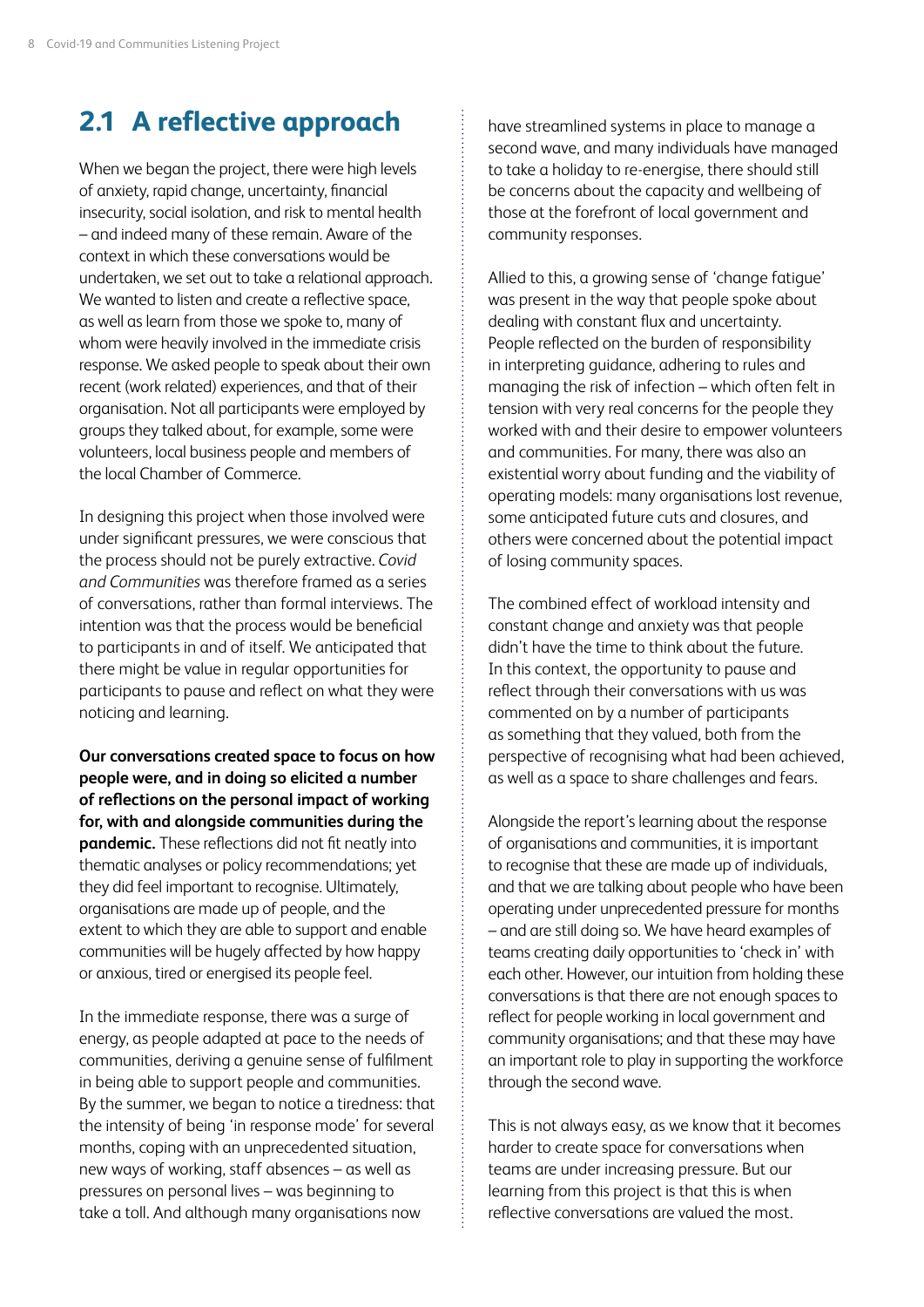# <span id="page-10-0"></span>**3. The needs**

Maslow's hierarchy of needs is a classification of what is required for human development, divided into three levels, basic needs (like food, water, warmth), psychological needs (like relationships, belonging) and self-fulfilment needs<sup>7</sup>. Originally, he proposed that basic needs (or universal needs), the basis of the pyramid, had to be achieved before accessing the upper levels, but this has been critiqued over time and now it is generally agreed the three layers are overlapping.

Throughout the pandemic, all these 'needs' have been highlighted. At the start of the crisis, people were worried about access to basic needs. Access to basic needs like food, rather than just their availability, was important. As the Nobel Prize winning economist Amartya Sen explains, people can face food security and famine when food is available, because of lack of access<sup>8</sup> and he proposes that a 'a pre-eminent' freedom is to access a sufficient, nourishing food<sup>9</sup>. This 'capability' as Sen describes it, came to the fore during the start of the pandemic.

## **3.1 Food needs**

At the start of the lockdown, the UK and jurisdictional governments wrote to people considered to be clinically vulnerable to COVID-19 infection and advised them to stay at home for 12 weeks, in a process known as shielding. Recognising the impact of that on accessing basic needs such as food, the UK Government set up a national, door to door food delivery scheme, which people who were shielding could opt into. This was implemented by local authorities and partners in the VCSE and community sectors.

Even prior to this starting, many were concerned

- 7 Maslow, A. H. (1943). A theory of human motivation. *Psychological Review, 50*(4), 370–396. [https://doi.org/10.1037/](https://psycnet.apa.org/doi/10.1037/h0054346) [h0054346](https://psycnet.apa.org/doi/10.1037/h0054346)
- 8 Sen A., *Poverty and Famines: An Essay on Entitlement and Deprivation.* Oxford: Clarendon Press 1981 Available at: [https://](https://scholar.harvard.edu/sen/publications/poverty-and-famines-essay-entitlement-and-deprivation) [scholar.harvard.edu/sen/publications/poverty-and-famines](https://scholar.harvard.edu/sen/publications/poverty-and-famines-essay-entitlement-and-deprivation)[essay-entitlement-and-deprivation](https://scholar.harvard.edu/sen/publications/poverty-and-famines-essay-entitlement-and-deprivation) [Accessed October 2020]
- 9 Drèze, J. and Sen, A *Hunger and public action* Oxford: Oxford University Press 1991

that a variety of people were going to struggle to go out to buy and collect basic supplies. This led to a flourishing of local support, informal and through councils and established voluntary and community organisations that redirected their services. Many people talked about the speed and effectiveness of the community response to food needs, for example, in the Western Isles it was reported *'the community response has been extraordinary'*. In Dumfries and Galloway, existing groups in areas highlighted as vulnerable to health and other risks were:

#### *'fantastic, for example, making food, organising food collection and distribution and collecting prescriptions for people who can't go out'.*

The initial local response to the pandemic supported people to access food, but how this happened varied from place to place. Councils and partners created new teams to distribute food, including hot meals, food banks were extended, and new volunteer-run food and distribution centres were established. In some areas, councils relocated existing foodbanks to larger premises, like leisure centres, and bought a lot of food to deliver to surrounding areas. In many cases, the food hubs provided more than food, for example, in Todmorden, food hubs, open seven days a week, offered food, clothing, books and toys to anyone.

Camden Council delivered food parcels directly to people on the government shielding list, a group that grew through April as the council received more names. Age UK Camden food parcels covered a wider group of people who couldn't go out, for example, from GPs, and people who had gone to a daycare centre for a hot meal previously. As in most cases, the service was personal, with library staff sometimes sending library books with the food.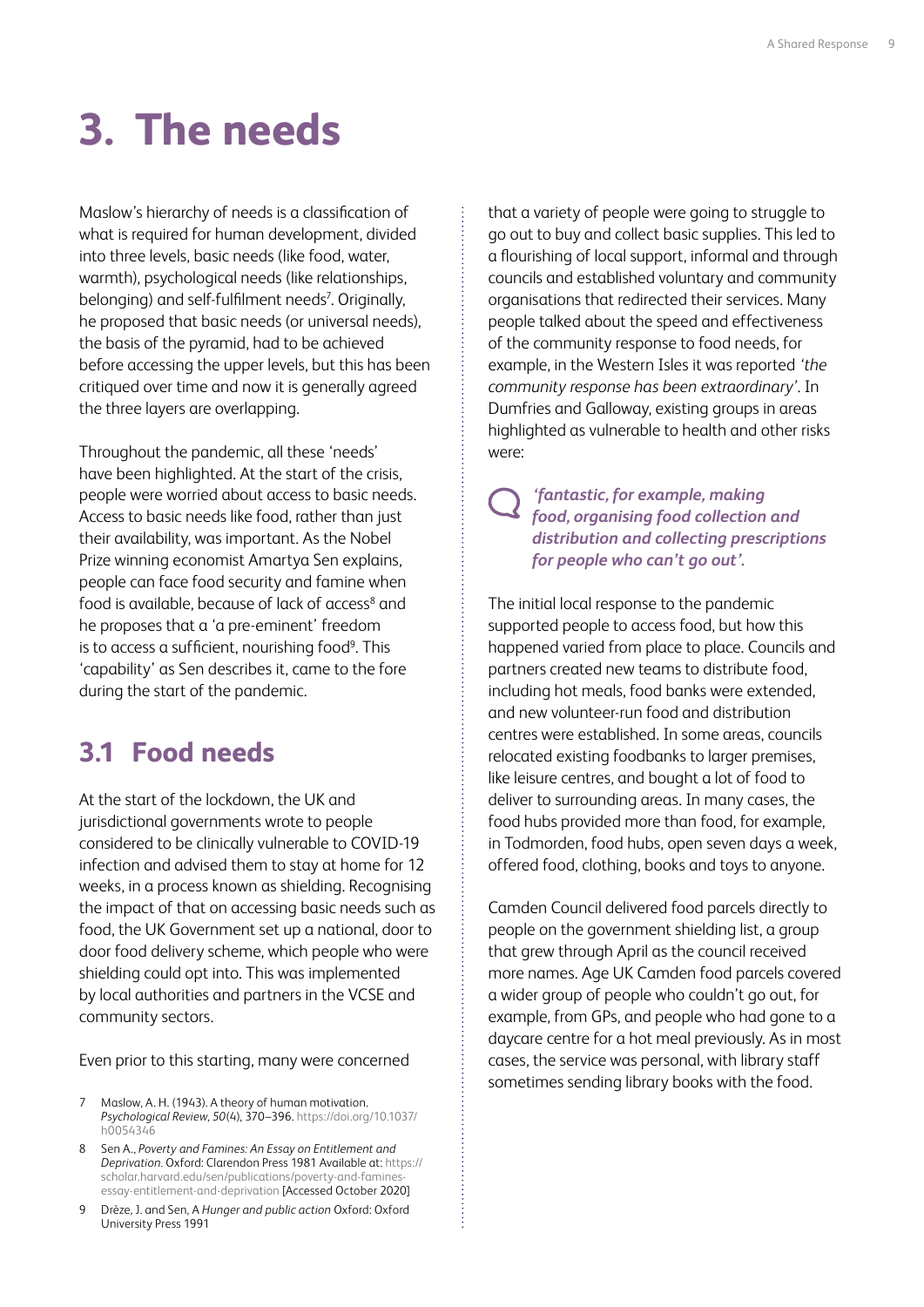<span id="page-11-0"></span>Some of the areas we talked to mentioned that relatively few people on their shielding list needed support with food. In some (especially in more remote) areas, this was connected to communities having built up a resilience and self-reliance from previous crises, such as flooding and foot and mouth disease. On the other hand, the issue of inaccessibility and hidden rural poverty was mentioned too. For example, one participant talked about a village in England with poor transport links and more deprivation than surrounding areas. The community needed food aid but couldn't reach the donations in a nearby town until a local activist linked people together and secured the use of a school bus and permission for volunteers to drive it.

Across the UK, the new services set up for the emergency encountered people who had longerterm needs. For example, families where children couldn't have a hot meal at home, or people who pre-COVID-19 had found it difficult to go out to collect prescriptions or to the shop.

Food hubs largely came to an end in July 2020, with the end of the shielding advice, but many areas have continued to provide food assistance in different ways over the summer. For example, in Merthyr Tydfil, housing associations, which already supported food banks, have set up food fridges where anyone can take food. Food co-ops that provide weekly hot meals to rural communities have started, on the basis of paying £5 to receive a meal worth £15. The project had seed funding from a European Union rural development grant, and food is accessed through FareShare<sup>10</sup>. In North Ayrshire, the Three Towns locality partnership also began a co-operative scheme (utilising Scottish Government emergency funding), where people join for £2.50, pay £2.50, weekly and then can select £15 worth of food of their choice. There, and in other places, community centres and groups that received emergency funding to deliver food during lockdown have sustained their meal services through charging small fees.

In many of the conversations, people said their organisations recognised that food aid must be provided 'with dignity'. This has led to a variety of food assistance, like food pantries and hot meals, and it reflects the knowledge that people need more than basic needs, more than food. This desire to support people's emotional wellbeing, to provide opportunities to continue education, receive money advice and employability support for example, was behind the inclusion of 'extras' with food delivery like books and toys, and the establishment of community hubs, which are discussed in section 5.3.11

Although at the start of the pandemic, the emergency response was targeted at people who found it hard to access food and medicine, over time the emergency responders increasingly have been focusing on social needs, supporting people living in poverty and facing financial hardship.

### **3.2 Health and mental health needs**

Over the period of the conversations, service providers noted a change in recipients of support from those shielding, to people with disabilities, and those with more complex and longer-term needs, including living with ill health. People have been identified who previously weren't being supported by services in the third or public sectors.

People we talked to were concerned about individuals, who were 'going under the radar'. That included those described as being in the 'recovery community'.12 For many of those people, meeting with others was important, for example in an Alcohol Anonymous group, or with a key worker. Those meetings stopped with the lockdown. In some conversations, people talked about lack of access to social workers, or situations where social and support workers tried to contact people but

<sup>10</sup> FareShare is a charity that distributes surplus and donated food from the food industry to community organisations across the UK, including homeless shelters, school breakfast clubs and community centres. During the pandemic, UK governments have provided FareShare with additional funding to purchase and distribute additional food to organisations responding to food insecurity.

<sup>11</sup> Coutts, P. et. al *Pooling Together: How community hubs have responded to the COVID-19 emergency* Dunfermline: Carnegie UK Trust 2020 Available at: [https://www.carnegieuktrust.org.](https://www.carnegieuktrust.org.uk/publications/pooling-together-how-community-hubs-have-responded-to-the-COVID-19-emergency/) [uk/publications/pooling-together-how-community-hubs-have](https://www.carnegieuktrust.org.uk/publications/pooling-together-how-community-hubs-have-responded-to-the-COVID-19-emergency/)[responded-to-the-COVID-19-emergency/](https://www.carnegieuktrust.org.uk/publications/pooling-together-how-community-hubs-have-responded-to-the-COVID-19-emergency/) Accessed October 2020]

<sup>12</sup> In separate conversations, this term seemed to include both people living with longer term mental health issues and people who had or have addictions.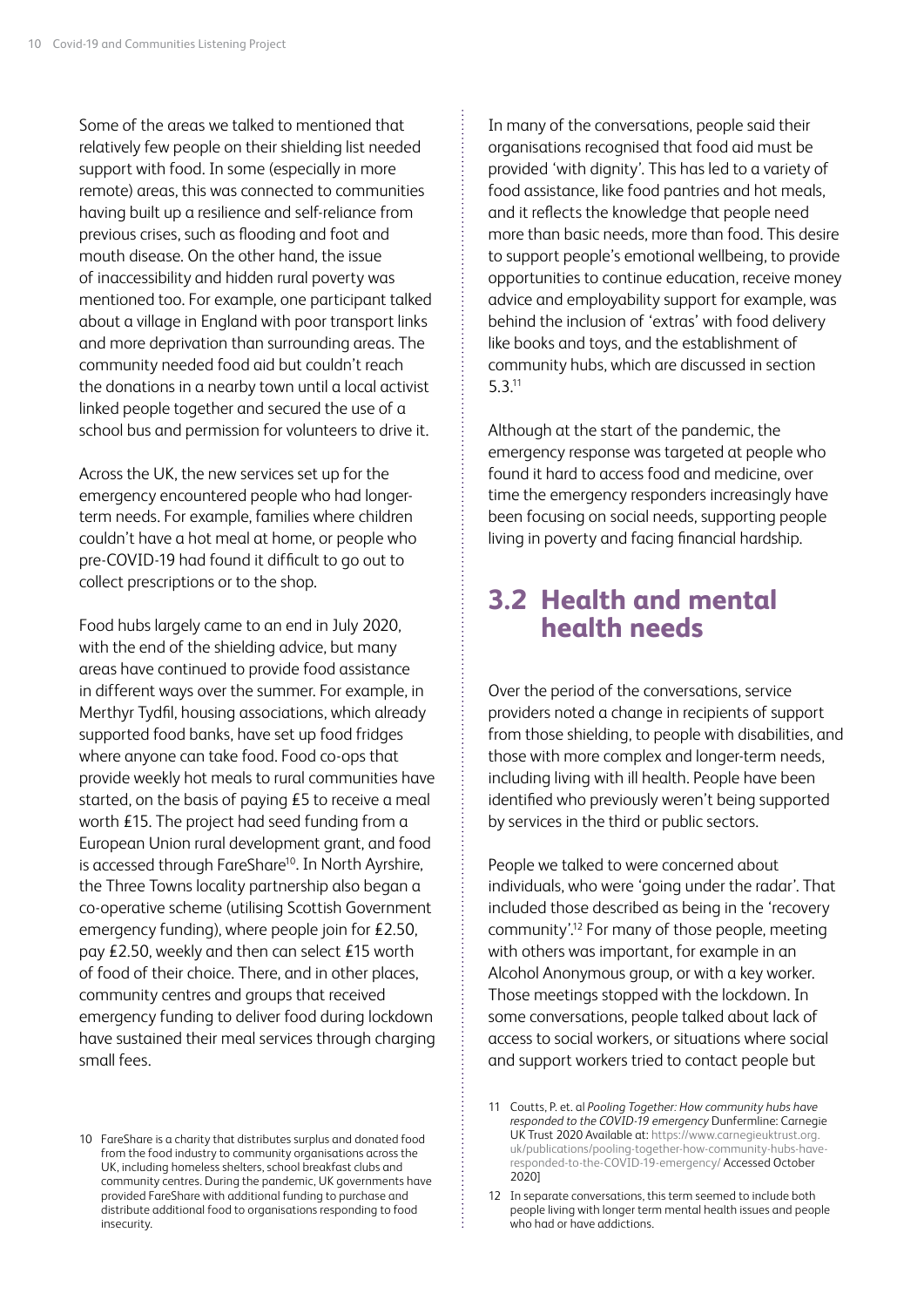found they had 'closed their doors' to visitors, probably because of fear of the virus. Organisations and individuals were concerned about people who had made themselves even more isolated than the virus necessarily demanded, 'effectively isolating by choice'. These were sometimes identified as people receiving social work support or living with a mental health condition such as anxiety, which made it difficult for them to go out.

As support groups couldn't meet in person anymore, they evolved and contacted more people by phone. Often people talked about how vital phone calls were for being in touch with individuals who might otherwise be isolated and lonely. As the emergency went on, services were increasingly in touch with people who at first may have been reticent, but later 'opened up' so much they 'could hardly get them off the phone'.

At the same time access to indoor social spaces like libraries, cafes, and bars was curtailed, so the person who used 'to sit in Greggs and chat to folk' no longer had that option.

## **The Mid Morning 'Club'**

Treorchy in the Welsh Valleys is a town that used to have a pub or social club on every street corner. Now The Lion is one of a few remaining, but it plays an important role in the community. In our conversations, the owner talked about how the necessary closure of the pub might remove support for people facing loneliness and isolation: particularly those known as the 11-12 club. They were a group of men, who initially came to the pub individually at about that time in the morning. Then they became friends and came on an almost daily basis to sit and chat across the tables. With lockdown they couldn't go. Many live alone, and the lack of access to a public space to talk was a serious blow to their social life. The owner said,

*'The pub plays a huge role in tackling loneliness and mental health issues, providing a support network. We keep an eye on them (our customers)'.*

Many people we spoke to were worried about loneliness and the impact of that on individuals' mental health, including: people with existing health conditions and disabilities; young people who were at home, concerned about school, their exams and missing their friends; older people who had little social contact and now couldn't even attend health appointments; and men who used to socialise at football games.

The stress and anxiety caused by the virus had a negative impact on how people felt, and by May, interviewees talked about how they and others had 'had enough' of isolation. Someone gave the example of a young professional who had moved to their area to work just before lockdown, was separated from his family, and 'was starting to struggle' after eight weeks. As the emergency progressed, people were increasingly worried about income, which had a negative impact on the population's mental health. Changes in people's working patterns were also reported to have an impact on mental health: people working at home had less social contact, whilst those who had been furloughed, and were then returning to work also felt negatively about that. The recent report from the Trust *Good Work for Wellbeing in the Coronavirus Economy* highlights deteriorations in mental health for many workers during the pandemic and the need for employers to prioritise employees' physical and mental health at this time.<sup>13</sup>

13 For more information on the impact of the pandemic on work, good work, and working lives please see Irvine, G., *Good Work for Wellbeing in the Coronavirus Economy* Dunfermline: Carnegie UK Trust 2020 Available at: [https://www.carnegieuktrust.org.](https://www.carnegieuktrust.org.uk/publications/good-work-for-wellbeing-in-the-coronavirus-economy/) [uk/publications/good-work-for-wellbeing-in-the-coronavirus](https://www.carnegieuktrust.org.uk/publications/good-work-for-wellbeing-in-the-coronavirus-economy/)[economy/](https://www.carnegieuktrust.org.uk/publications/good-work-for-wellbeing-in-the-coronavirus-economy/) [Accessed November 2020]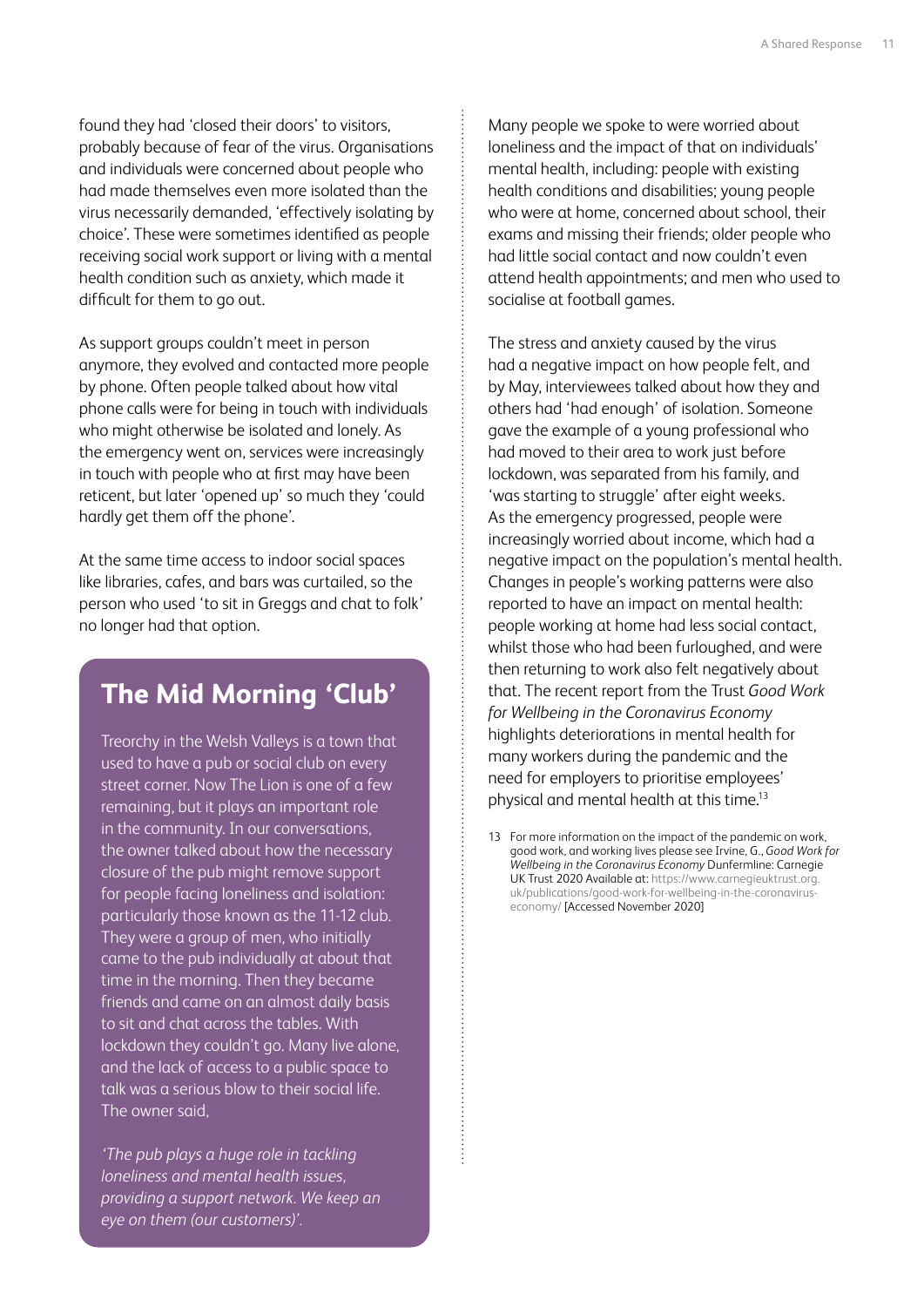## <span id="page-13-0"></span>**3.3 Digital exclusion**

Overall, people spoke about the increasing importance of being digitally connected. Several participants mentioned how they themselves had learnt a lot about working online. Others reflected that staff teams had exchanged knowledge and augmented each other's skills so they could offer online services<sup>14</sup>. For example, one third sector umbrella group was increasingly learning and training in digital skills, and another had improved its volunteer database.

The default to digital helped people, for example in rural areas, to communicate more quickly and easily over larger geographical areas. A librarian in the Western Isles said that it has helped her to feel 'more connected'. In Cushendall, Northern Ireland, the Nine Glens website<sup>15</sup> has been a focal point for local people. The participant we talked to said:

*'The traditional starting point of a few people meeting in the pub to discuss working together is no longer an option. Collaboration has been around the Nine Glens website, for example, the local photography club is running a competition on young people's experience of lockdown.'*

However, as dependence on digital has escalated, so has the digital divide. Participants talked both about the lack of access to devices and lack of infrastructure. People were concerned about the impact of not having digital access on the educational chances of children: a Camden participant said that recent local research showed 65% of children had no access to a device at home or in primary school. Lack of access also prevented people from gaining support, for example, from mental health services and charities, and from claiming benefits such as Universal Credit.

Libraries, and others we spoke to (like City of Sanctuary) had been delivering devices. Library staff organised the distribution of tablets to older people so that they might contact their loved ones, but

15 *The Nine Glens* (2020) Available at: [https://www.thenineglens.](https://www.thenineglens.com/) [com/](https://www.thenineglens.com/) [Accessed October 2020]

recognised some people couldn't use digital devices, and perhaps '*don't know how to turn on the device'*. So, they offered over-the-phone skills support to ensure that customers could use their new devices. Other groups across the country offered similar inputs to help people access the internet and connect to platforms where support was now on offer. In a time when digital access has been vital to the economy and society, the phone has also been vital, providing an important stepping stone to online access, or even just an alternative to digital communications.

### **Public libraries during lockdown**

Whilst the doors of library buildings were closed to the public during lockdown, staff across the UK provided digital as well as physical services in order to offer as full a service to their community as possible, within the restricted context<sup>16</sup>. Many public library services adapted activities and events to digital formats, such as Rhyme Times and craft sessions. Some services also conducted welfare or wellbeing calls to library members over 70 and provided support with digital skills. All public libraries provided access to reading materials – books, audio books, magazines, newspapers – through a greatly enhanced e-offer, or the delivery of physical books and audio books to people's homes.

In North Ayrshire, five library buildings were set up as health and wellbeing hubs for care home staff and care-at-home staff. These hubs provided a space where staff could take time out to recharge their batteries, talk to colleagues and line managers about the impact of the COVID-19 pandemic on themselves and their service users and access support information on a range of health and wellbeing topics. There were also new relationships formed between library staff and carers using the libraries.

16 This was a finding from Making a Difference report, which was reflected in our conversations. Peachey, J. *Making a Difference: Libraries, Lockdown and Looking Ahead* Dunfermline: Carnegie UK Trust 2020 Available at: [https://www.carnegieuktrust.org.uk/project/future](https://www.carnegieuktrust.org.uk/project/future-of-public-libraries/)[of-public-libraries/](https://www.carnegieuktrust.org.uk/project/future-of-public-libraries/) [Accessed Oct 2020]

<sup>14</sup> Note, building on this is one of the 12 recommendations in Bowyer, G. et al *Learning from Lockdown: 12 Steps to Eliminate Digital Exclusion* Dunfermline: Carnegie UK Trust 2020 Available at: [https://](https://www.carnegieuktrust.org.uk/publications/learning-from-lockdown-12-steps-to-eliminate-digital-exclusion/) [www.carnegieuktrust.org.uk/publications/learning-from-lockdown-](https://www.carnegieuktrust.org.uk/publications/learning-from-lockdown-12-steps-to-eliminate-digital-exclusion/)[12-steps-to-eliminate-digital-exclusion/](https://www.carnegieuktrust.org.uk/publications/learning-from-lockdown-12-steps-to-eliminate-digital-exclusion/) [Accessed November 2020]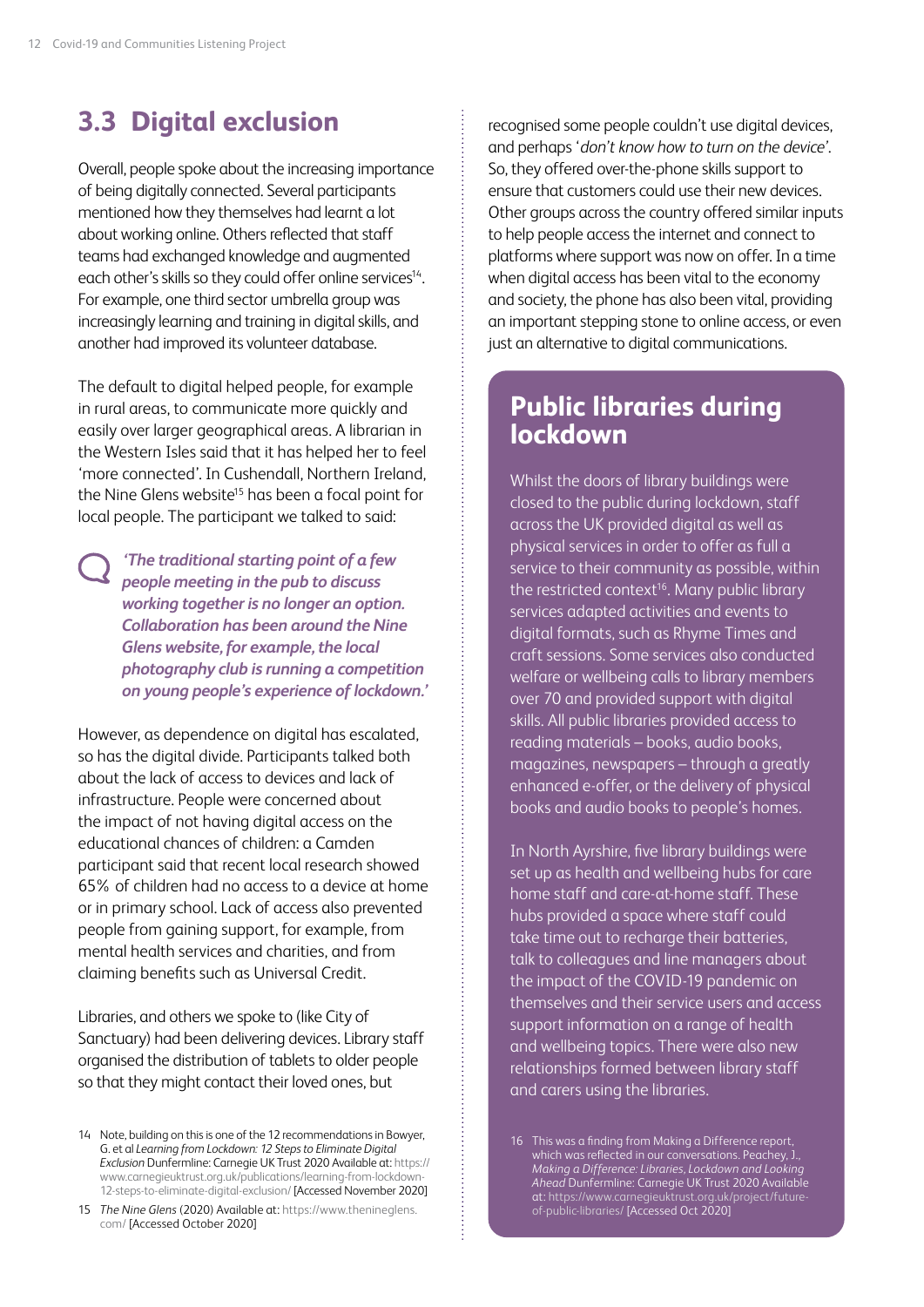### <span id="page-14-0"></span>**3.4 People particularly affected by the crisis**

Agencies providing food aid had new people coming to food banks after the first few weeks of lockdown: people in insecure employment, on low wages, in low skilled self-employment, working for 'cash in hand', or who have little or no savings.

In one conversation, a member of the VCSE in a rural area with pockets of deprivation said:

*'people who used to donate to food banks now use their services. They have no good quality jobs and the community has low resilience.'*

In another conversation, in London, a charity that operates a similar model to foodbanks but provides clothes, toys, and equipment to children under five, experienced a large increase in people needing basic supplies, such as nappies and baby formula.

Conversations in Camden and Manchester reflected how the pandemic might particularly affect people working in the shadow economy. For example, refugee or asylum seekers without residency, who are often unwilling to give their address to any organisation and therefore aren't eligible for government and non-government help and support.

It wasn't just cities, but towns too recognised that refugees and migrants are overly represented in the low paid, insecure workforce. For example, in Scarborough there is a significant Eastern European community. The council recognised that prior to the pandemic community members and the council didn't communicate frequently. This became a more pressing concern during the emergency as council staff realised a combination of fear, language barriers, and a lack of trusted intermediaries might inhibit the community accessing available support.

People also expressed concerns about the economic impact on young people. Zero-hour contracts are higher among young people than other age groups, and people expressed the concern that they:

#### *'risk falling between the cracks of government support'.*

The stress of the emergency compounded by isolation from society and services, led a few of the participants to reflect on the need for safety for certain groups, such as the homeless population and young people who didn't feel safe at home. For example, when schools were closed it was difficult for agencies to contact children and young people to find out how they were, and to provide them with options for support and care. Some participants talked about possible increases in domestic violence, and one person mentioned that a new helpline was set up by a regional children's charity to deal with the rise in incidents of domestic violence at home during lockdown<sup>17.</sup>

17 In June NSPCC reported that calls to their domestic abuse hotline had increased 32% from an average of around 140 contacts a week in 6 January to 22 March, to an average of around 185 contacts a week since the government's stay at home guidance was issued.

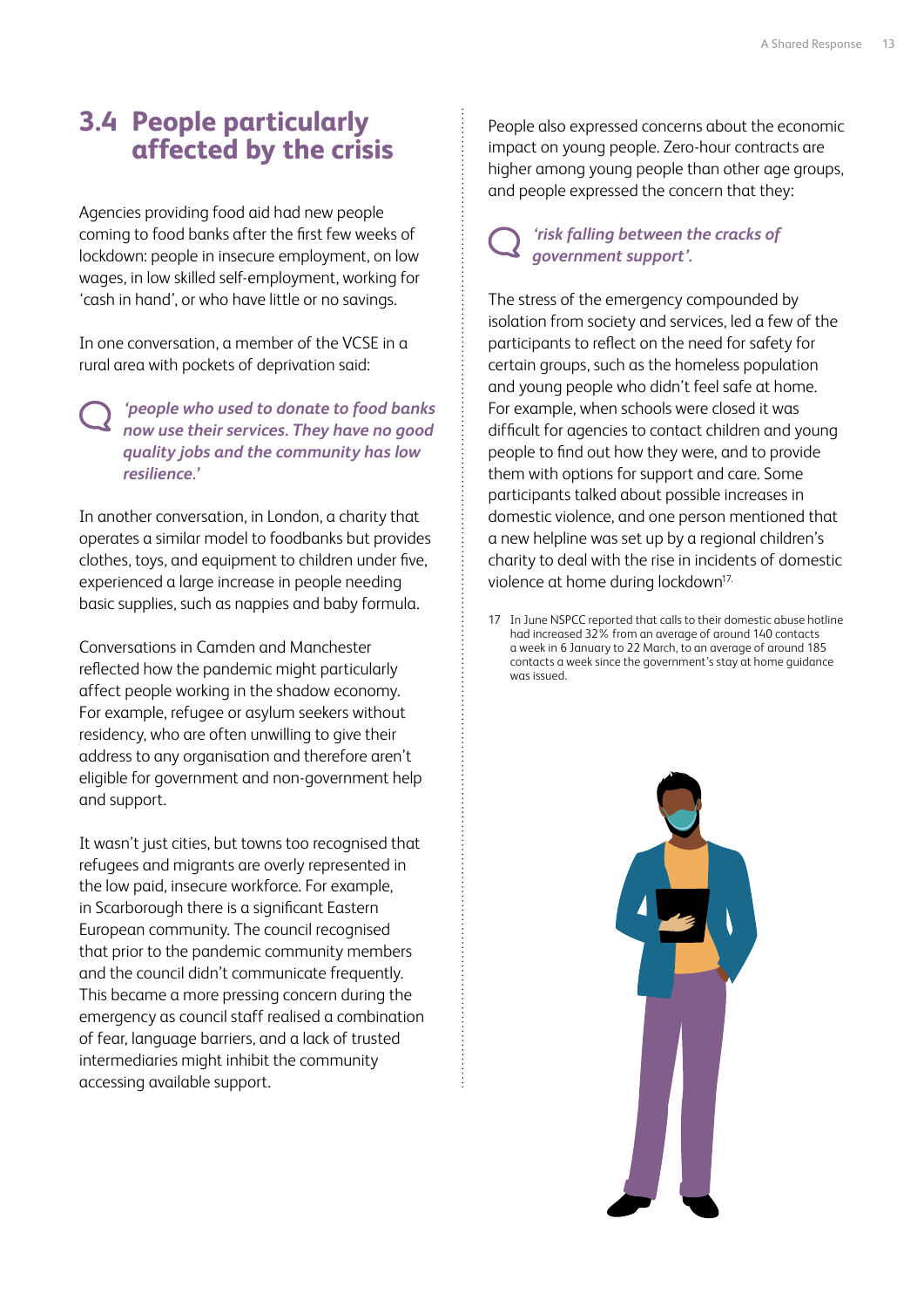## <span id="page-15-0"></span>**4 The impact on places**

One effect of the pandemic is that people have been living closer to home. People's pride in their local areas went up, which some areas evidenced by an absence of litter on local walks, and organised local litter picking<sup>18</sup>. One community development worker said:

#### *'People had revisited the town that they live in, and they've found it's actually gorgeous.'*

Communities across the UK took actions to keep their places tidy, often stepping in for council departments that had been diverted to providing emergency support, and because staff were off work because they were shielding. East Ayrshire Council successfully 'put a call out to communities' to help in local areas with tasks, like grass cutting and planting bedding plants. In Todmorden, the In Bloom group gave out sunflower seeds for people to plant so they'd be flowering at the end of lockdown<sup>19</sup>.

In smaller towns, when people went out to exercise during the national lockdown some went to the town centre, especially if it was open and pedestrianised. In other places – perhaps larger towns, which relied on people coming to work or shop – there were empty town centres when the containment measures were introduced. The necessity to ban mass gatherings has damaged larger towns too, because they can't hold their usual outdoor events and festivals that show off the town and bring residents together.

19 There is a further example below in the story 'bedding in community and local authority partnership'.

Organisations that saw themselves as community hubs, such as libraries or social enterprises like The Stove in Dumfries, found it difficult when the physical connection to their place was cut off in lockdown. They adopted many ways of reaching out to people, but the lack of presence in towns and neighbourhoods caused professionals to feel isolated from their communities. Many of these local assets, sometimes referred to as the social infrastructure, closed for at least the first few months of the pandemic. The shutdown means places like arts venues and community centres owned by residents, as well as some churches and social enterprises, are facing an insecure future because they previously relied on income from classes and group activities.

The closure and reduced hours of business, which continues at the time of writing, has been well publicised, and our conversations corroborated that this will have a long-term impact on places. Stakeholders are worried about the economic effect, the damage to social infrastructure, and resultant risk to community wellbeing, as the number and types of places to meet and socialise contract. This is highlighted by the feeling that it is the hospitality industry which will be the hardest hit in towns and neighbourhoods across the UK.

Although our conversations didn't focus on the future of towns, a few people did talk about the need to re-imagine towns, but they hadn't picked up a real desire from the population or politicians to radically rethink them. However, there were examples of areas that were making changes, particularly through responding to the quieter centres. For example encouraging businesses, in the summer, to use green and outdoor spaces, through local authority grant giving; changing regulations to allow businesses to have marques erected for longer than before; and altering streetscapes to promote walking and cycling.

<sup>18</sup> This contrasts with the spike in litter seen across the UK seen after the end of lockdown, often reported on in June. Ro, C. (2020) *Why litter is surging as lockdown eases* BBC Available at: [https://www.bbc.com/worklife/article/20200610-why-are-parks](https://www.bbc.com/worklife/article/20200610-why-are-parks-full-of-litter-as-lockdown-eases)[full-of-litter-as-lockdown-eases](https://www.bbc.com/worklife/article/20200610-why-are-parks-full-of-litter-as-lockdown-eases) [Accessed November 2020]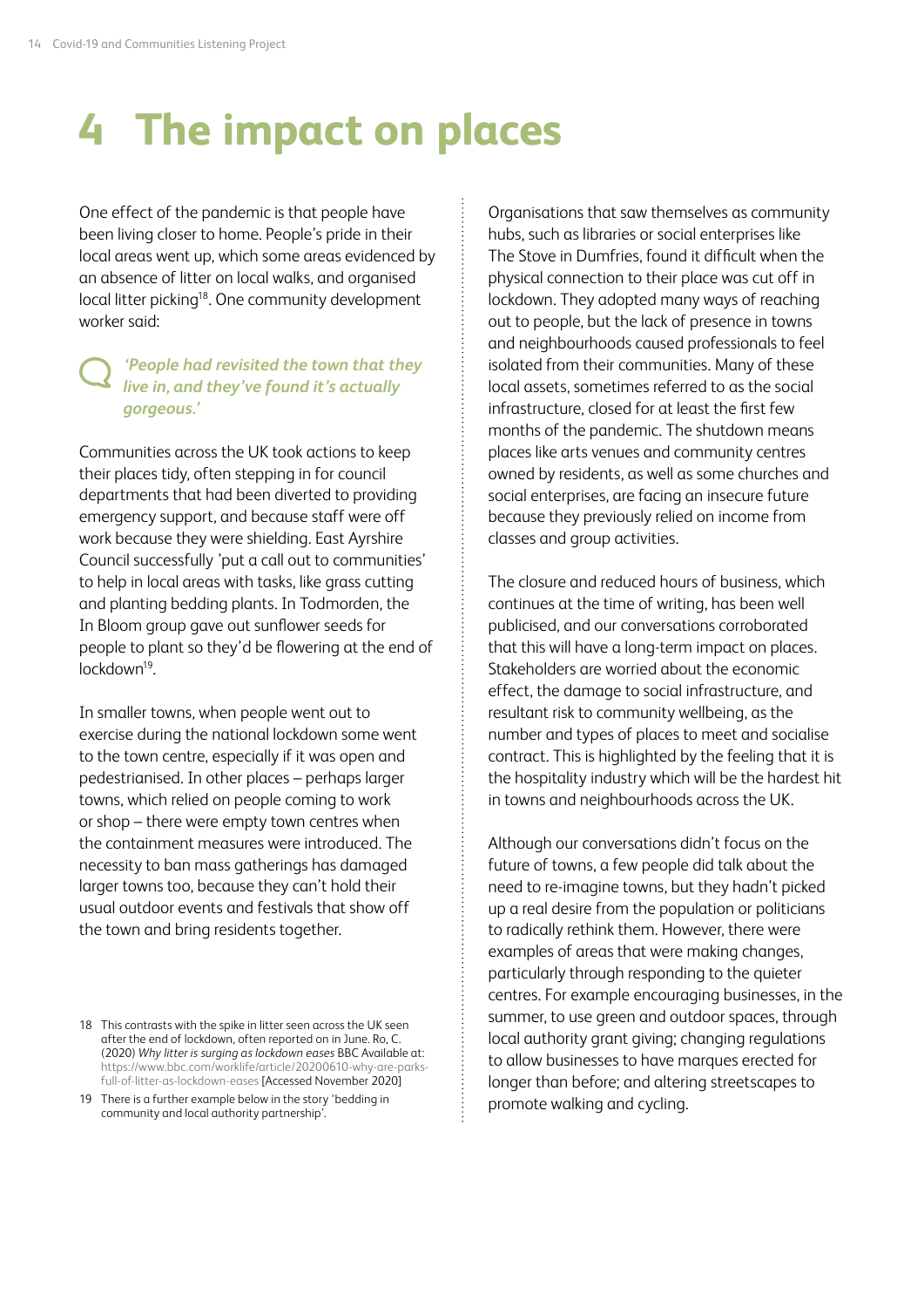## <span id="page-16-0"></span>**5 Responses**

## **5.1 Hyperlocal responses**

Near the start of the crisis there was a rise in community spirit. Research by the international organisation *More in Common* found that a sense of community has grown in Britain this year. In June, two in three people said it is important to live in an area with a strong sense of community, and more than before reported they can change things around them20.

When lockdown was announced, and in some cases before, people came together to respond to the challenges, and overcome some of the separation required by the containment measures. This was not the 'volunteering' (whether the NHS or local organisation) discussed in section 5.3, but doing shopping, taking meals, picking up prescriptions for neighbours and family members.21 These responses became known as mutual aid – using language that reduced the sense of charity and reinforced the sense of solidarity amongst neighbours.

Pulling together was spontaneous with neighbours, whether living in high-rise flats or small villages, checking on each other and offering support. People drew and displayed rainbows and came out to clap for the NHS. This was not only a support for public health workers, but a coming together of communities. One public sector worker illustrated the community coming together, with the example of a large number of people joining a local florist in tying a blue ribbon to their front doors to give a sense of unity, and to signify support to the local NHS.

Much of what we heard in our earlier conversations was summed up by a third sector employee who said:

#### *'The impact of the pandemic has been more compassion, kindness and empathy in the community'.*

Kindness became a more common narrative in many places. But whereas before people recognised that it had been 'random acts of kindness' – donating money to charity, or to food banks – during COVID-19 it suddenly became more organised responding to needs at a neighbourhood and even street level through local social media groups<sup>22</sup>. In one urban area with 19 wards, 15 of them rapidly established mutual aid groups. This happened in rural areas too. For example, a community development trust in the Western Isles set up groups on WhatsApp in every small village on their estate for residents to share information, offer help and act as support networks.

This moving of kindness into the organisational sphere echoes the Trust's work on kindness in public policy, in which we argue that public service delivery should have both a relational lexicon (which builds understanding, empathy and kindness) as well as the more developed rational lexicon (that talks about risk and accountability, targets and value for money).

A few people proposed that the hyperlocal responses played out in various ways, with the informal, 'neighbourly' help and support more common in disadvantaged communities versus more organised volunteering likely to happen in the better-off areas. What was common was that the hyperlocal responses were effective in many ways. They were rapid, with many people setting up support groups prior to the announcement of the national lockdown, or the release of the lists of people asked to shield. They inspired creativity and brought people into community action who had not been involved before, and it appears they had a unifying effect too. For example, people we talked to in Northern Ireland noted that communities came together despite religious and political differences.

22 To learn more about the development of kindness in one local authority see Thurman, B., *North Ayrshire: a case study on kindness* Dunfermline: Carnegie UK Trust *2020* Available at: *[https://www.carnegieuktrust.org.uk/publications/north-ayrshire-a](https://www.carnegieuktrust.org.uk/publications/north-ayrshire-a-case-study-on-kindness/)[case-study-on-kindness/](https://www.carnegieuktrust.org.uk/publications/north-ayrshire-a-case-study-on-kindness/)* [Accessed October 2020]

<sup>20</sup> The figures are from a large-scale national study conducted over 18 months up to mid-2020. Torres- Juan M, Dixon T. and Kimaram A., *Britain's Choice: Common Ground and Division in 2020 Britain* Available at: [https://www.britainschoice.uk/media/1qgllnup/](https://www.britainschoice.uk/media/1qgllnup/moreincommon_britainschoice_exsum.pdf) [moreincommon\\_britainschoice\\_exsum.pdf](https://www.britainschoice.uk/media/1qgllnup/moreincommon_britainschoice_exsum.pdf) [Accessed November 2020]

<sup>21</sup> This corresponds with a May YouGov survey for the Scottish Government which found many more had phoned/Skyped and/ or done shopping for a neighbour, friend or family member, than had signed up to formal volunteering activities. Scottish Government *Public Attitudes to Coronavirus: May Summary* 2020 Available at: [https://www.gov.scot/publications/public-attitudes](https://www.gov.scot/publications/public-attitudes-coronavirus-summary/)[coronavirus-summary/](https://www.gov.scot/publications/public-attitudes-coronavirus-summary/) [Accessed November 2020]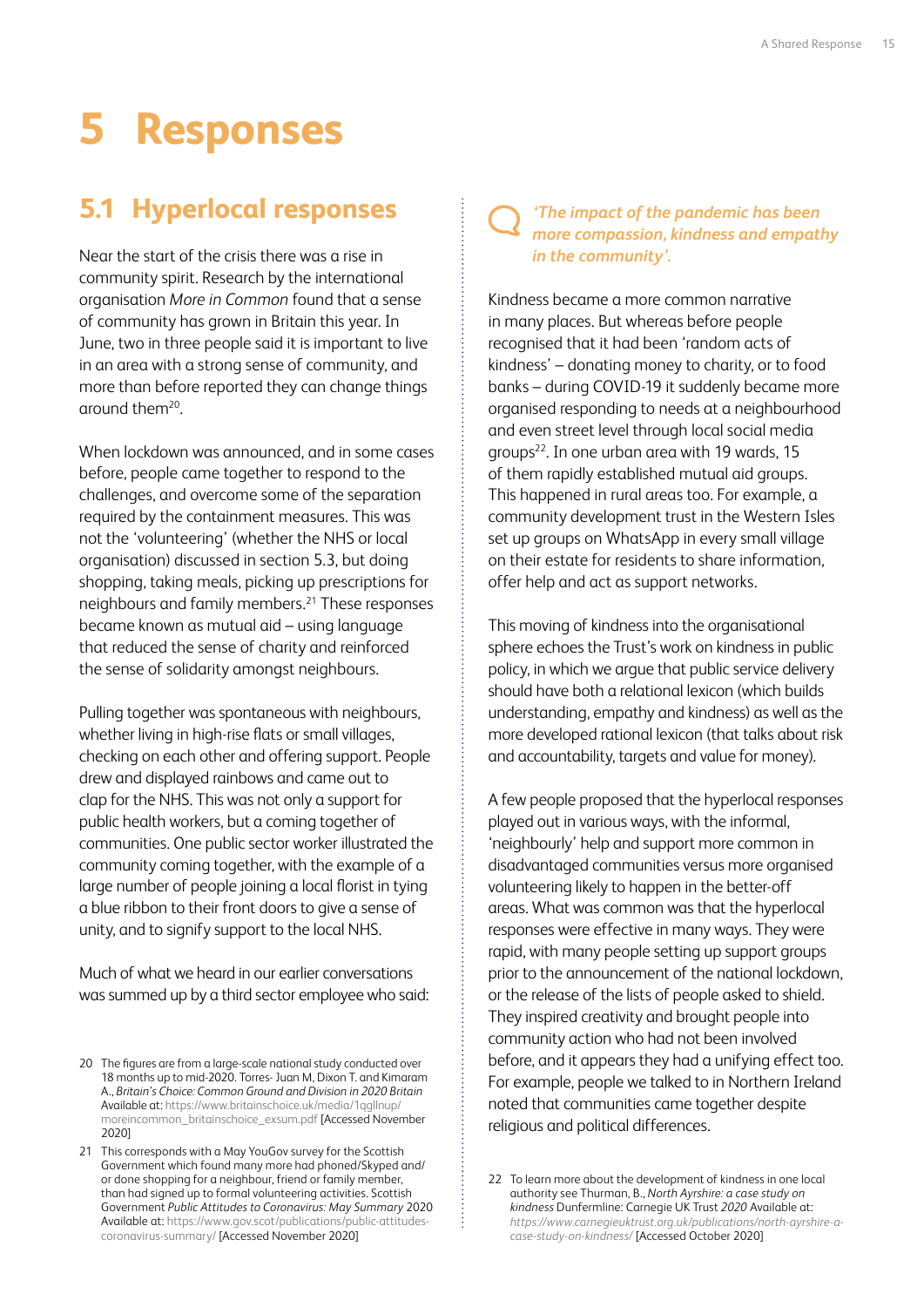## <span id="page-17-0"></span>**Artists in the Community**

Arts organisations and artists across the UK provide stimulation and connection to many people through numerous creative activities. Many, as individuals and organisations, have shone in the pandemic, particularly through providing social activities that reduce isolation. Charities reflected on the value of working alongside arts organisations because of the way in which the creation of music, art or poetry promotes positive mental health and wellbeing and provides opportunities for different modes of expression and fun. Throughout the UK, local artists have supported communities, with everything from online music and stories to outdoor exhibitions, and creative challenges.

In the small village of Moniaive in Dumfries and Galloway, as elsewhere, school children made Easter cards and delivered them to the neighbours. The pub and local shop found out what people needed and supported them, and now have set up a pub desk offer for people fed up working from home. In the first few months of the pandemic, a well-known comic book writer supported residents to chronicle the actions and the thoughts of the village in their own comic book – *Moniaive Fights Back23.*

Twenty miles down the road, The Stove Network an 'arts and community' organisation based in Dumfries accessed grant funding for Atlas Pandemica, a larger project to record and learn from all that has happened locally in the pandemic. They also instigated many activities through Homegrown<sup>24</sup> to help people to stay connected and tackle boredom, such as envelopes with messages in shop windows, photography and exchanging postal collages.

- 23 BBC News (2020) '*Coronavirus: Comic book writer chronicles village's virus 'fightback*' Available at: [https://www.bbc.co.uk/news/uk](https://www.bbc.co.uk/news/uk-scotland-south-scotland-52707072)land-52707072 [Accessed October 2020]
- 24 The Stove Network (2020)<https://thestove.org/homegrown/>[Accessed October 2020]

What is less clear is how long and to what extent this flowering of community spirit will last. In our later conversations, some people said they were hearing less about neighbourhood acts of kindness. After the end of the first national lockdown, there have been differing local lockdowns across the UK, and a greater awareness that the impact of COVID-19 is not equally shared across the country and between communities. People we spoke to, from June to August, talked about increasing frustration, for example, by businesses looking for clarity on restrictions and opening, and worry for the future, which may impact on community cohesion. Tensions heightened when travel restrictions were lifted in the summer and areas near beaches and rural beauty spots saw an increase in tourists. There, people had conflicting feelings and responses, with some wanting visitors to support the local economy, and others more concerned about the spread of infection.

Individual and organisational kindness as well as hyperlocal responses to the pandemic may have a more permanent legacy through the future actions of small local groups, VCSEs and the public sector that sustain them.

### **5.2 Local authority responses**

At the start of the emergency, councils across the country reconfigured their services. Resources were put into large scale emergency responses. For example, in Renfrewshire the council created what was described as a 'super service', staffed by people drafted in from other roles, to help with the humanitarian effort. Many other areas similarly prioritised and moved staff: authorities like Lancaster and Morecambe District Council focused on specific areas – waste disposal, businesses, and support to vulnerable people. Council staff became involved in delivering food, making phone calls, and staffing call centres. Manchester City Council, like many others, set up a crisis hotline staffed by employees who faced barriers to working in the people-facing services. People called with all sorts of requests – for example, people experiencing poverty who needed nappies and baby food and didn't know where to go – that were dealt with directly by council staff or forwarded to other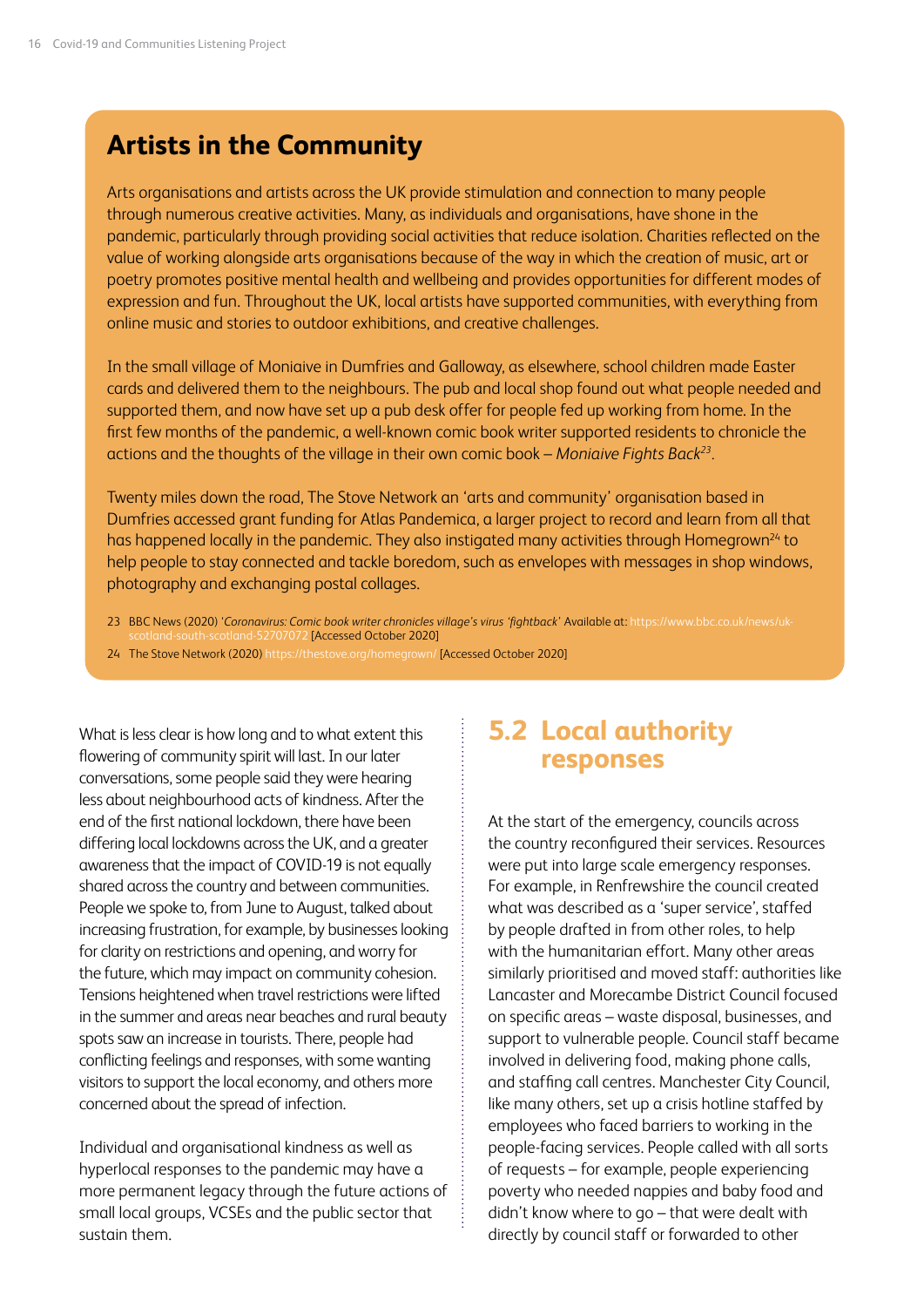agencies. Overall, the service redesign meant that citizens could be referred across services, for example, within community hubs. A staff member who heard about someone's wider needs was in a position to provide or find the right support, in a way that may not have been possible previously: for example listening to people on the phone for an hour, or helping with shopping.

The openness of councils, with citizens able to call up with any sort of request was a new experience. In many cases, councils got to know their population better, reaching out to more people on a one-to-one basis and understanding their needs and challenges. As councils became closer to communities, this changed people's perception of them. One council officer said that previously they'd been viewed as only '*administrators*', organising activities like collecting the bins, but now people were increasingly seeing council staff as people and the organisation as responsive.

In some cases, councils started formal consultations: setting up online processes to find out what people wanted now and in the future. The online nature of engagement meant that different people, as opposed to the usual suspects, came along and shared ideas.

The areas that already had community development staff, such as the ward officers in Dumfries and Galloway, benefited from having a local first point of contact for communities, that helped quickly understand how communities were faring. In Scotland and Northern Ireland, where Community Planning has been devolved and local partnerships created, these helped to set up local responses such as community hubs.

After the initial emergency phase, some areas reconfigured again with staff being allocated to track and trace systems, strategic and business recovery.

We heard that many council staff felt fulfilled by working at the frontline, with communities and the third sector. Several managers mentioned that staff who had been redeployed flourished, and they had noticed people's talents and skills not seen before. Within organisations people linked up within dispersed departments, such as libraries, and across

departments, which increased feelings of being one organisation or one service. Reportedly, one council leader had said to a partner that he had *'never been happier'* at work because departments were working together, and the organisation was one.

The pandemic risked people's lives and required a rapid response, so institutions put on hold many of their scrutiny and monitoring procedures. The risk of the pandemic seemed so great and so universal that other risks paled. The public sector became more fluid, relaxing rules on procurement and putting on hold individuals' and departments' targets.

### **Soup and a sandwich**

In early lockdown the Three Towns Community Hub, in North Ayrshire, received a call to the helpline from a person who was shielding, asking for a prescription pick-up. Although this was a routine request, the member of staff who received the call thought they sounded 'maybe not right', and so asked their colleague to drop the prescription off in person just to check. They found the person in some distress: he hadn't seen anyone in weeks, thought he'd been forgotten about, and his mental health had suffered as a result.

The hub model meant the council staff member had easy access to a range of support, and was able to go straight away to a community organisation who had been providing soup-and-a-sandwich lunches for those who were shielding. From the next day, the man who'd asked for medicine drop-off began receiving a daily hot lunch. When people came to give the lunch they didn't just stick to food delivery, but more importantly for someone who was socially isolated, they stopped for a chat.

For council staff, this story exemplified how the crisis unlocked a new approach: one in which staff were empowered to be more responsive and intuitive; and one based on working flexibly with local partners to address individuals' needs.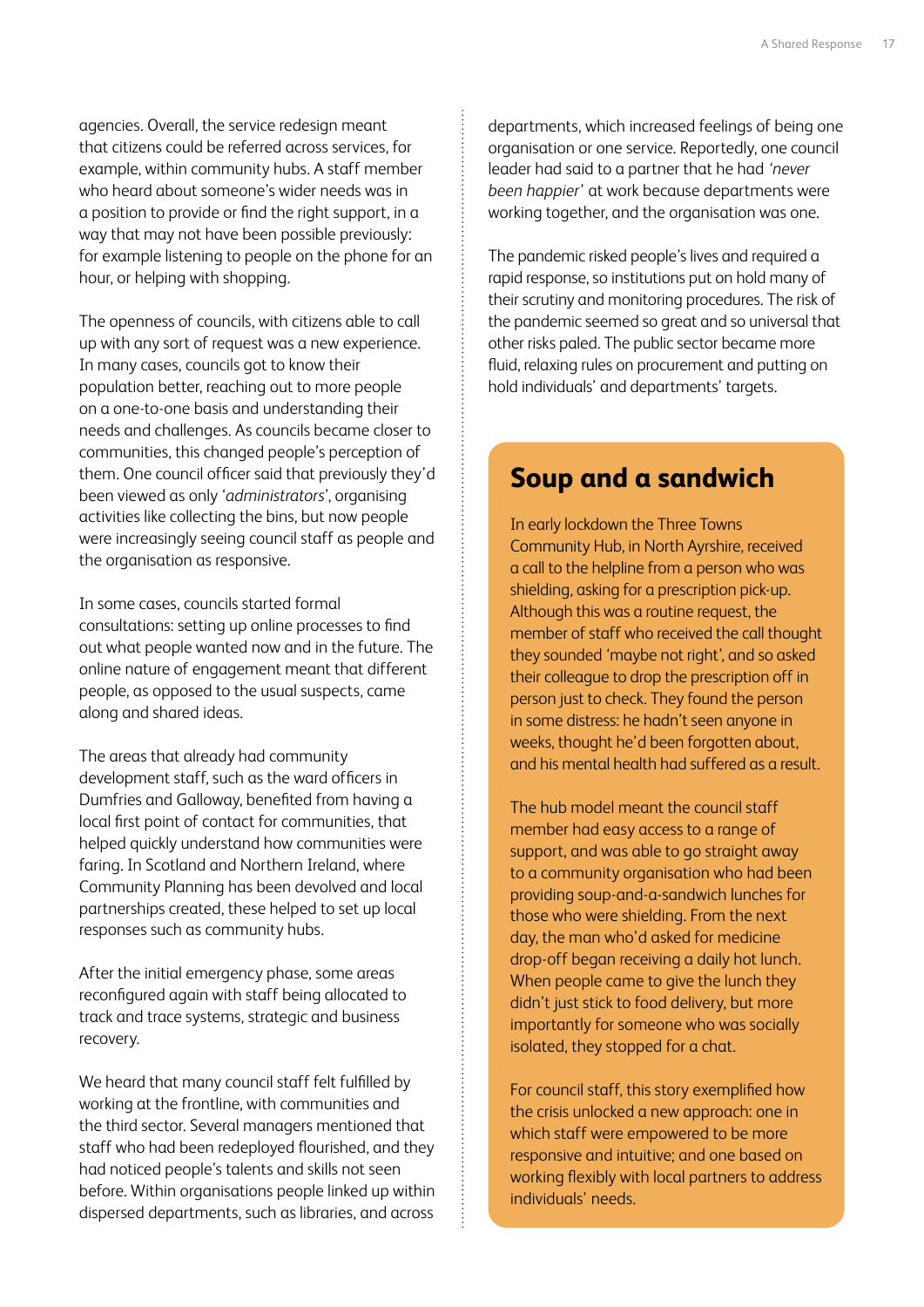## <span id="page-19-0"></span>**5.3 Voluntary, Community and Social Enterprise (VCSE) sector**

In the emergency, civil society organisations came into their own. This was both in terms of their functions such as the co-ordination of third sector interfaces in Scotland, and the county voluntary councils in Wales, and in terms of 'close to the ground', local knowledge<sup>25</sup>. As one VCSE employee in England said:

#### *'The crisis has shown what the sector is there for – to serve the community.'*

The VCSE mobilised more quickly than the public sector, because, as both public sector and voluntary sector participants said, the voluntary sector, sports clubs and churches, were:

## *'more fleet of foot than the council.'*

The pandemic brought a swell in volunteering<sup>26</sup>. People signed up to the national volunteering databases and also joined the work of local existing, or new, organisations, churches, and faith groups. Our conversations revealed some good examples of how volunteers were coordinated and supported. In Renfrewshire, the list of volunteers in that area from the national database was handed to the local third sector interface that already had staff and structures to support volunteers. They contacted volunteers to ask them about what they'd like to do in the emergency and in the future and added those who were willing to their longerterm pool of volunteers. The third sector interface placed volunteers in community hubs responding to acute needs and supported them and the other team members, who were from the local council.

## **The VCSE sector in Fermanagh**

The VCSE sector in Fermanagh has a strong community, voluntary and social enterprise sector, and the highest levels of volunteering in Northern Ireland<sup>27</sup>. Fermanagh Community Transport provides accessible, affordable, and efficient community transport to those who would otherwise be socially or rurally isolated. During the emergency, their services were redeployed to being at the forefront of the logistics, transport, and delivery of goods such as food boxes and prescriptions to those in need. At the height of the pandemic, the charity delivered over 8,000 food parcels.

The Fermanagh Trust reoriented its staff to develop a new befriending service, Connect Fermanagh, to support those who were vulnerable or isolated, and to establish friendships between residents during the emergency. Operating seven days a week, the service is flexible, adaptable to emerging needs, and designed to improve the emotional wellbeing of those in the community. Fermanagh Rural Community Network continued to support the small local groups delivering services to the vulnerable in their community, with essentials such as funding applications, Access NI checks, and advice regarding working together to support a hyper-local response to the pandemic in remote rural areas.

The pandemic resulted in ARC Healthy Living Centre providing different support too, and to different clients and users during its peak. There was an increase in demand for support for alcohol addiction, and to new client groups, such as families in which one or both of the parents had become unemployed. The absence of systems and processes which are in place in the public sector was credited with allowing the VCSE sector to be adaptable, and for organisations to refocus their services to meet the community's immediate needs during the emergency.

<sup>25</sup> In Scotland, third sector interfaces (TSIs) offer a point of access for support and advice for the third sector within local areas. For more information, see Scottish Government (2020) *Third Sector Interfaces* Available at: [https://www.gov.scot/policies/third](https://www.gov.scot/policies/third-sector/third-sector-interfaces/)[sector/third-sector-interfaces/](https://www.gov.scot/policies/third-sector/third-sector-interfaces/) [Accessed August 2020]

<sup>26</sup> Research in May by Legal and General and Cebr found 20% of adults surveyed had volunteered with a local group in lockdown. Legal and General (2020) *10 million Brits volunteering as the nation unites in the Isolation Economy, says Legal & General* Available at: [https://www.legalandgeneralgroup.com/media](https://www.legalandgeneralgroup.com/media-centre/press-releases/10-million-brits-volunteering-as-the-nation-unites-in-the-isolation-economy-says-legal-general/)[centre/press-releases/10-million-brits-volunteering-as-the](https://www.legalandgeneralgroup.com/media-centre/press-releases/10-million-brits-volunteering-as-the-nation-unites-in-the-isolation-economy-says-legal-general/)[nation-unites-in-the-isolation-economy-says-legal-general/](https://www.legalandgeneralgroup.com/media-centre/press-releases/10-million-brits-volunteering-as-the-nation-unites-in-the-isolation-economy-says-legal-general/) [Accessed Oct 2020]

<sup>27</sup> Building Change Trust, (2018). *Trends in Volunteering: Volunteer Now.* upomments<br>//Trends-in-Volunteering-exec-summary-Final.pdf [Accessed October 2020]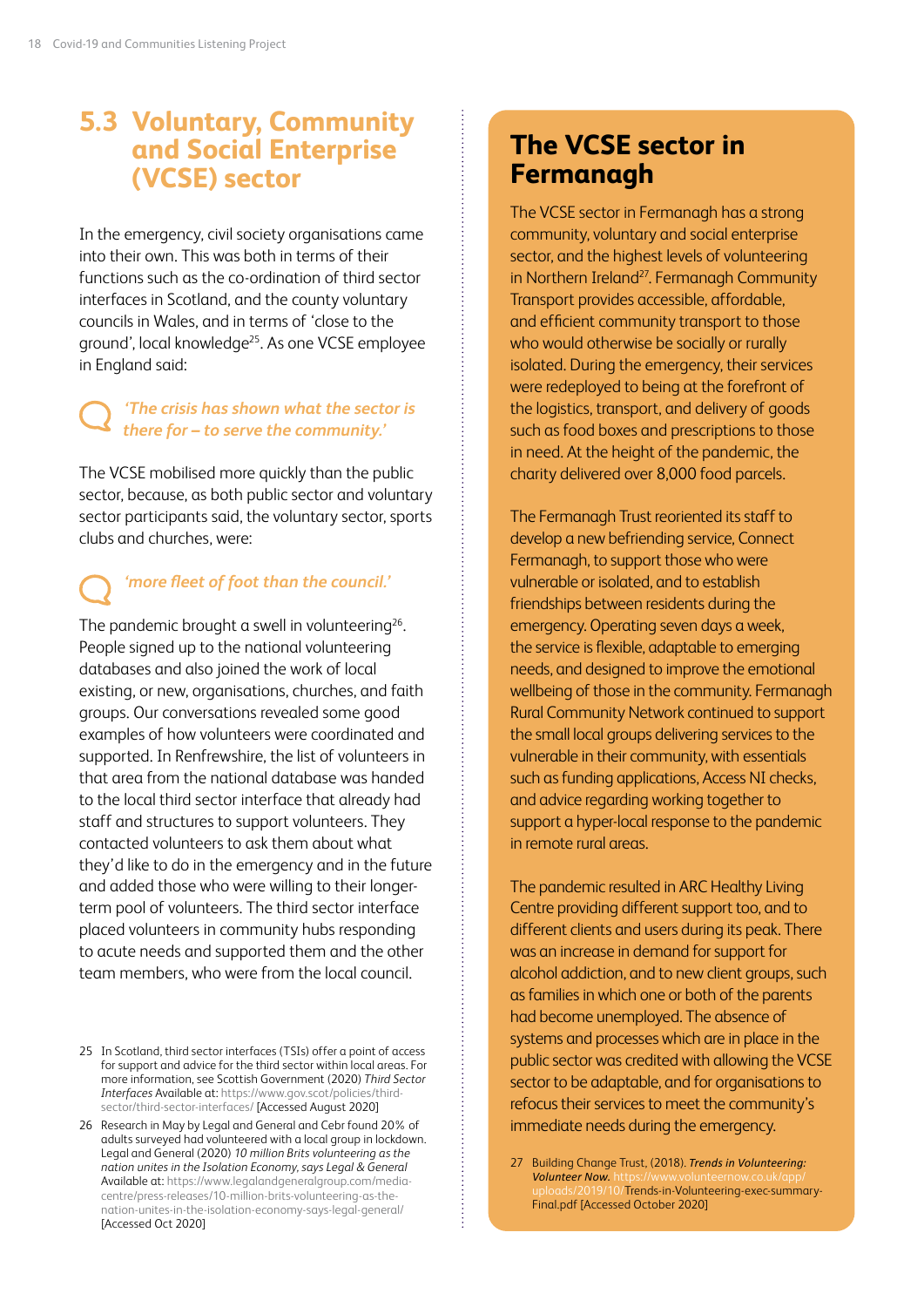In some areas, so many people volunteered that the biggest challenge was to find opportunities for them all. But generally, the upsurge in volunteering was a boost to the VCSE as it brought new people into volunteering and noticeably younger volunteers<sup>28</sup>.

The increase was not only related to the allencompassing nature of the crisis, but also due to practical factors: people on furlough and working at home had more time to volunteer. After people began to return to work in the summer, there seemed to be a drop in volunteering but not for every organisation.<sup>29</sup>

Voluntary organisations delivered (and are still delivering) a large range of support to people during the pandemic. They were flexible, and supplied a list of support such as collecting and providing toys, books, crafts, puzzles, cakes, relaxation packs to support mental health, garden equipment, seed and tutorials, dog walking, and even, in Lewis, delivering farm supplies.

As the crisis continued, many adapted from food provision to supporting people's mental health, especially with befriending services. There were befriending services set up from the Outer Hebrides to Scarborough to Fermanagh to London. Although often these brought people together online, there were also plenty of offline activities. For example, the Galston Trust organised health walks, many agencies began gardening activities, and in Todmorden, an outdoor art exhibition was set up along the canal towpath to spark conversations between people in the town.

The VCSE was supported to act effectively because in the crisis it was funded rapidly and appropriately. Several people talked about how useful small amounts of emergency funds were, for example providing funding to hyperlocal organisations that previously had been informal with no budget.

Also, we heard that funding didn't fit all organisations, for example, one organisation mentioned grant funding that was only for volunteers, but they needed to pay their staff.

- 28 This was reported in our conversations and seems to reflect a national and medium-term trend. See Third Sector (2020) *Volunteers are getting younger-and it's not just because of COVID -19* Available at: [https://www.thirdsector.co.uk/volunteers-getting](https://www.thirdsector.co.uk/volunteers-getting-younger-%E2%80%93%C2%A0and-its-not-just-COVID-19/volunteering/article/1691205)[younger-%E2%80%93%C2%A0and-its-not-just-COVID-19/](https://www.thirdsector.co.uk/volunteers-getting-younger-%E2%80%93%C2%A0and-its-not-just-COVID-19/volunteering/article/1691205) [volunteering/article/1691205](https://www.thirdsector.co.uk/volunteers-getting-younger-%E2%80%93%C2%A0and-its-not-just-COVID-19/volunteering/article/1691205) [Accessed November 2020]
- 29 *Volunteer Now* (2018) *Trends in Volunteering* Available at: [https://](https://www.volunteernow.co.uk/app/uploads/2019/10/Trends-in-Volunteering-exec-summary-Final.pdf) [www.volunteernow.co.uk/app/uploads/2019/10/Trends-in-](https://www.volunteernow.co.uk/app/uploads/2019/10/Trends-in-Volunteering-exec-summary-Final.pdf)[Volunteering-exec-summary-Final.pdf](https://www.volunteernow.co.uk/app/uploads/2019/10/Trends-in-Volunteering-exec-summary-Final.pdf) [Accessed October 2020]

### **Connections in a crofting community**

The Galson Estate Trust is a community owned estate in North West Lewis, the Western Isles, made up of 22 villages with a population of around 1900. It is an active crofting community, with over 600 crofts on the estate. During the lockdown from March 2020 onwards, members of the community were not able to travel to get supplies for livestock. The Estate were able to organise a van from a car hire company to arrange for supplies of animal feed, medicine and other necessary items that could be delivered from Stornoway to the Estate. People phoned the Estate to place an order which was then delivered, maintaining access to items at a key time in the crofting calendar.

The Estate also worked with the doctors' surgeries in the local area to help with prescription deliveries during lockdown, with volunteers who were risk assessed and monitored. At first deliveries took several hours, partly due to the geography but also due to the fact that many houses on the Estate are not numbered. Over time volunteers were able to reduce delivery times, and the Estate Trust have now received funding to invest in a house numbering system which will benefit the community moving forward.

Frequently, funding was limited to a geography, which left some outside of its scope. The COVID-19 Charities Fund30 from the Department for Communities in Northern Ireland required charities to have lost income due to the impact of the crisis and to be unable to cover unavoidable costs until 30 September 2020, which worked against organisations that had tried hard to save and budget for the medium term.

Existing local coordination bodies supported the distribution of funds for central governments, whereas in other areas, like Scarborough, new voluntary sector partnership organisations (a Community Support Organisation) were developed.

<sup>30</sup> Department for Communities (2020) *COVID-19 Charities Fund*  Available at: [https://www.communities-ni.gov.uk/covid-19](https://www.communities-ni.gov.uk/covid-19-charities-fund) [charities-fund](https://www.communities-ni.gov.uk/covid-19-charities-fund) [Accessed October 2020]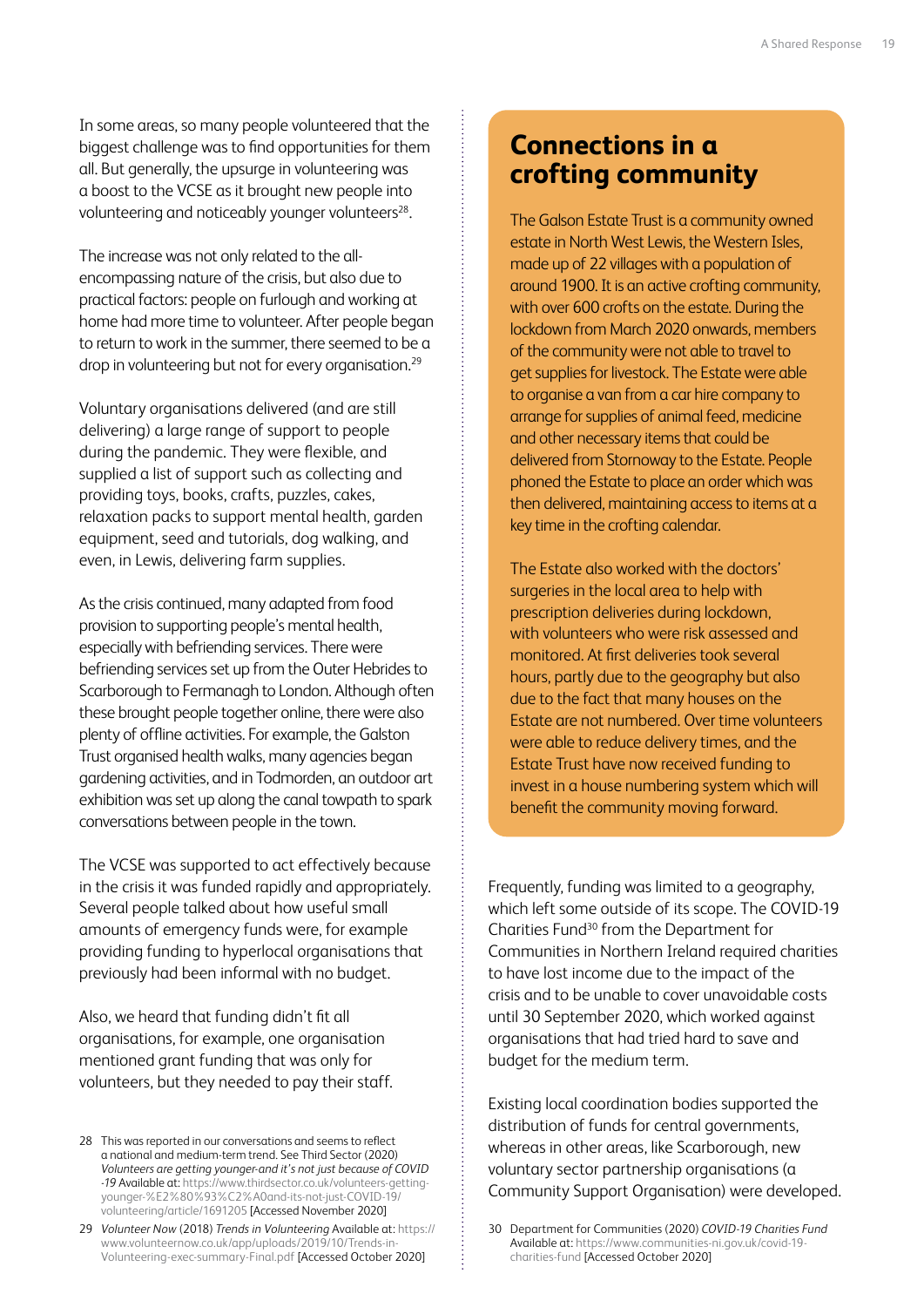## <span id="page-21-0"></span>**5.4 Partnership**

The shared crisis has brought together teams and organisations (as decribed in section 5.2).

As one local authority Director said:

## *'partnership working has really taken off'.*

As our recent *[Pooling Together](https://www.carnegieuktrust.org.uk/publications/pooling-together-how-community-hubs-have-responded-to-the-covid-19-emergency/)* report outlined, people have been having lots of conversations and getting to know each other. Separately, another participant described her council as, '*having a moment'*, in terms of learning, listening, and developing partnerships.

In the VCSE sector, organisations that may have been competing for funding have worked more effectively together. For example, in one district, the leaders' group of 27 CEOs from different charities were in regular contact at the start of the crisis offering each other help, and a member of the group said:

#### *'The group has been even stronger during the crisis than it was before'.*

A significant finding was the strengthening of relationships between the VCSE sector and local authorities. Virtually all people we talked to had experienced growing local partnerships. One community arts organisation described how traditionally the local authority found it hard to let go and for communities to take more control:

*'when something happens, you can't really push it without the local authority trying to either take it over or make it something different' -*

but that changed at the start of the pandemic, when the VCSE sector was able to act rapidly in a way that the council could not.

## **Camden Giving**



#### *'As an organisation, partnership working is part of our DNA.'*

Camden Giving's mission is to end local poverty and inequality in Camden. Using a participatory grantmaking model, they believe that resident decision-making and volunteering is essential for creating a more equal community. The Borough of Camden has a lot of wealth concentrated within it; many multi-national corporations such as Google are based there. However, there's also a high level of poverty. Recent data found that 43% of children who live there are currently living in poverty.

COVID-19 has increased interest in a participatory grantmaking model, particularly from larger funders. Often, Camden Giving are asked where the evidence is that this model works, even in emergency situations. During the COVID-19 response, they were able to convene an emergency panel with less than 24 hours' notice. These panel members had diverse experience and were able to closely relate to those most impacted, both demonstrating the strength of this way of working, and the importance of the process, beyond just developing projects and services.

People thought the improved organisational relationships (like more internal joint working) was happening because of the need to respond to a shared cause. This pushed aside more competitive relationships, as one person said it stimulated:

#### *'dropping your own personal/ organisational ego; not about a competition….'*

A good example of formal partnership working is the community hubs, which were established at the start of the pandemic to meet emergency needs.

Many local authorities set up a system of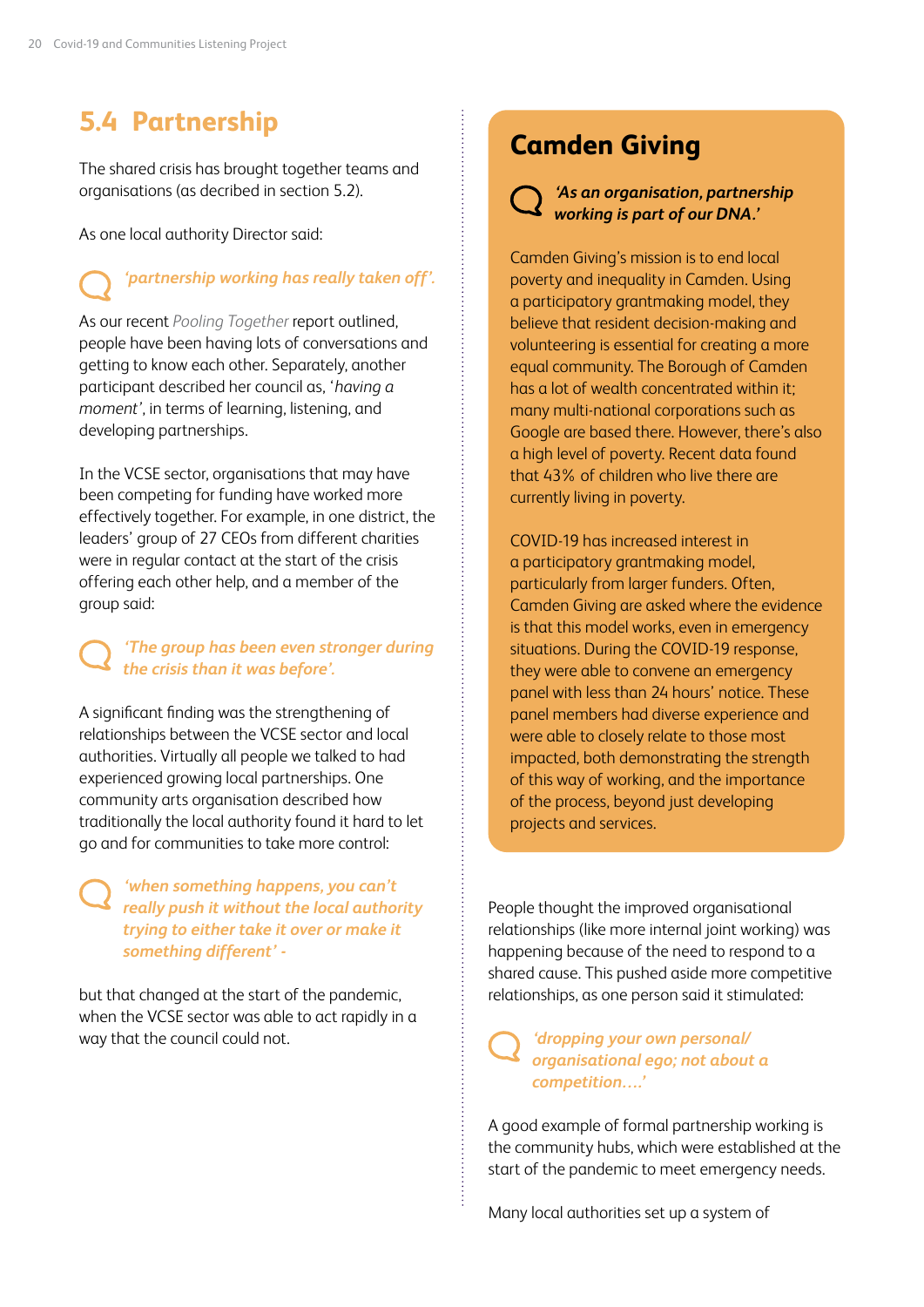community hubs that covered 'localities'31, neighbourhoods, towns or cities, like Lancaster<sup>32</sup>. In many cases, they were run by local authority staff with strong connections to the community, for example, locality or ward officers, but sometimes they were funded by the public sector but run exclusively by VCSEs.

The purpose of hubs was to be a local point of contact for community members, providing food and other aid as well as advice, signposting and coordination of volunteers. They brought together 'under one roof' a wide range of organisations from the public and VCSE sectors, including a range of redeployed local authority staff from areas like libraries, health and social care, active schools, as well as social work, community development, alongside voluntary sector organisations. Having a range of services (and skills) co-located in the same place allowed teams to respond much faster than had previously been possible.

Hubs were often new structures but based on existing relationships and values. Hubs were described as 'responsive'. They were careful to understand the support that might already exist at a hyperlocal level, and not duplicate, or take over from existing groups and small organisations. They tried to respond to the diversity of needs they found in communities, for example, one hub noted that providing support to manage the finances of people on Universal Credit was, after the first week weeks of the crisis, more important than adding them to food distribution lists that would eventually stop.

### **Bedding in community and local authority partnership**

North Ayrshire's community hub in Saltcoats included development workers from Link Up\*33 who heard that many of the council's ground maintenance staff had been redeployed to other essential frontline services. So, they were unable to make use of their stock of bedding plants for the spring. Where in previous situations they might have gone to waste, in the hub the grounds' staff were connected with Link Up and their gardening group, which was full of people with the time and desire to use the plants to make their neighbourhood more colourful and appealing.

This was a small solution that could make a big difference for the community: it has since seen the same gardening group take over other bits of greenspace in Saltcoats, including planters at the train station. Local partners recognised that, previously, this type of decision would have entailed weeks of 'bureaucracy and red tape'; but by trusting communities to take control of their own local area, they had seen the power of an enabling approach to sustain and grow community activity.

The development of hubs from existing structures points to the importance of existing partnerships in emergency response. In several cases, particularly in rural areas, groups such as the resilience groups in Dumfries and Galloway had already been formed in preparation or response to previous crises such as floods or snow. In Cushendall in Northern Ireland, a participant noted that the '*community has worked together in difficult times before'*, and there are several groups, like the choir, and organisations like the RNLI which have worked to bring people together, in this case across faith communities.

<sup>31</sup> In Scotland local authorities are required to carry out Community Planning, and some areas like North Ayrshire (with a population of approximately 135,000) have divided into localities – there are 6 in North Ayrshire. Locality partnerships have been developed that bring together North Ayrshire Council, Health and Social Care Partnership (HSCP), Police Scotland, Scottish Fire and Rescue, and the Third Sector Interface. North Ayrshire Council (2020) *Locality Planning Report* Available at: [http://northayrshire.](http://northayrshire.community/your-community/) [community/your-community/](http://northayrshire.community/your-community/) [Accessed August 2020]

<sup>32</sup> Coutts, P. et. al, *Pooling Together: How community hubs have responded to the COVID-19 emergency* Dunfermline: Carnegie UK Trust 2020 Available at: [https://www.carnegieuktrust.org.](https://www.carnegieuktrust.org.uk/publications/pooling-together-how-community-hubs-have-responded-to-the-COVID-19-emergency/) [uk/publications/pooling-together-how-community-hubs-have](https://www.carnegieuktrust.org.uk/publications/pooling-together-how-community-hubs-have-responded-to-the-COVID-19-emergency/)[responded-to-the-COVID-19-emergency/](https://www.carnegieuktrust.org.uk/publications/pooling-together-how-community-hubs-have-responded-to-the-COVID-19-emergency/) Accessed October 2020]

<sup>33</sup> For more about Link Up in Scotland see [Contextv220317.pdf](https://www.inspiringscotland.org.uk/wp-content/uploads/2017/10/LinkUpsRelevanceinaHealthContextv220317.pdf) [Accessed October 2020]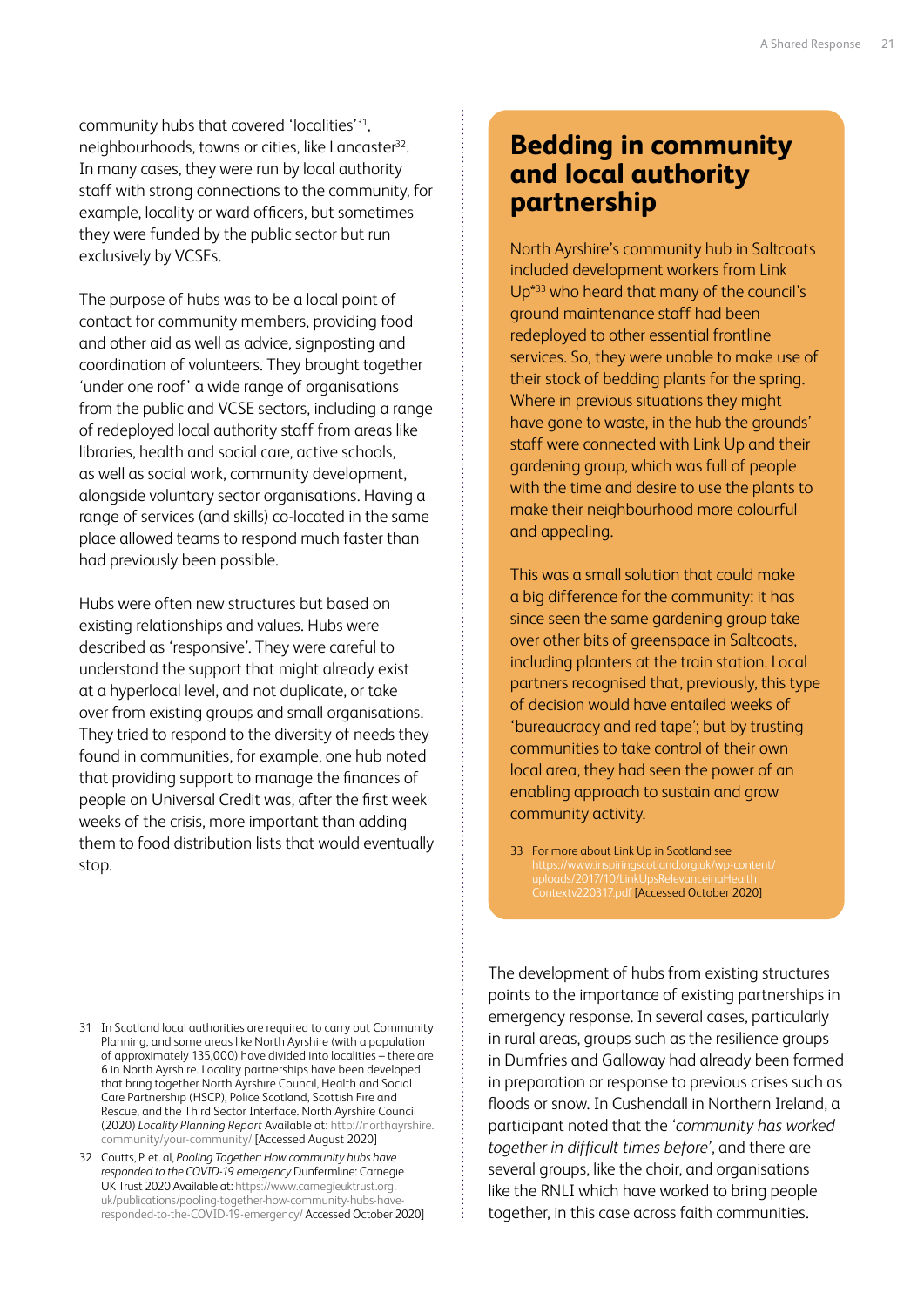In the local and hyperlocal context, hubs and more joint working between communities and sectors often enhanced people and organisations' understanding and respect for each other.

One director of a development trust said that he'd, '*fallen back in love with his local authority'*, another third sector connector said the relationship with the local authority *'was flourishing'*, and another said the local council was '*listening more'*.

Partnerships with the business sector increased too. Local authorities were (and are) concerned to support local businesses and we heard that many were able to deliver grants to business in a matter of days or weeks, whereas generally it would have taken months. One area talked about how existing good relationships between the Chamber of Commerce, the town and local authority meant the latter released the £10,000 and £25,000 Small Business Grant Fund payments to local businesses prior to the money reaching the council from the Treasury. Business groups, like business improvement districts (BIDs), joined planning meetings, such as a High Street Force established in a Welsh town by the council's regeneration department with high street businesses. In this case, as in many other areas, the council has consulted with businesses (through a survey) about their COVID-19 coping strategies. The BID has supported business, for example, with PPE, and relationships between the umbrella, its members, and other stakeholders have improved.

Businesses supported the relief effort, providing people and goods and donating money. For example, in Merthyr Tydfil, the three housing associations and social businesses played a major role in supporting people. In the first two weeks of the emergency, people living in social housing went to their landlords, and the housing associations responded, helping people with shopping, food and prescriptions provision. One association distributed £25,000 of small grants and donated to the food bank. Small grants for communitybased food initiatives were used to set up projects like community fridges, which can be sustained in the future. The Merthyr Tydfil Housing Association office was closed, but furloughed staff volunteered; they delivered school meals at the start of the emergency and donated activity packs to young people in hospital.

Despite the generally positive feelings, in a few interviews people expressed reservations about their local authority, because it was slow to act as policies and procedures got in the way, or it acted in a hierarchical manner. These barriers to action are concerning when viewed alongside the reflection that, as the pandemic progresses, agencies appear to be working together less. In the conversations about the public sector, this was related to staff returning to their substantive posts. For the voluntary sector, some thought that there were increasing concerns about longer term funding, which could lead to a return of competition between agencies. Added to this, over the months there has been a general decline in the feeling that everyone is tackling shared issues.

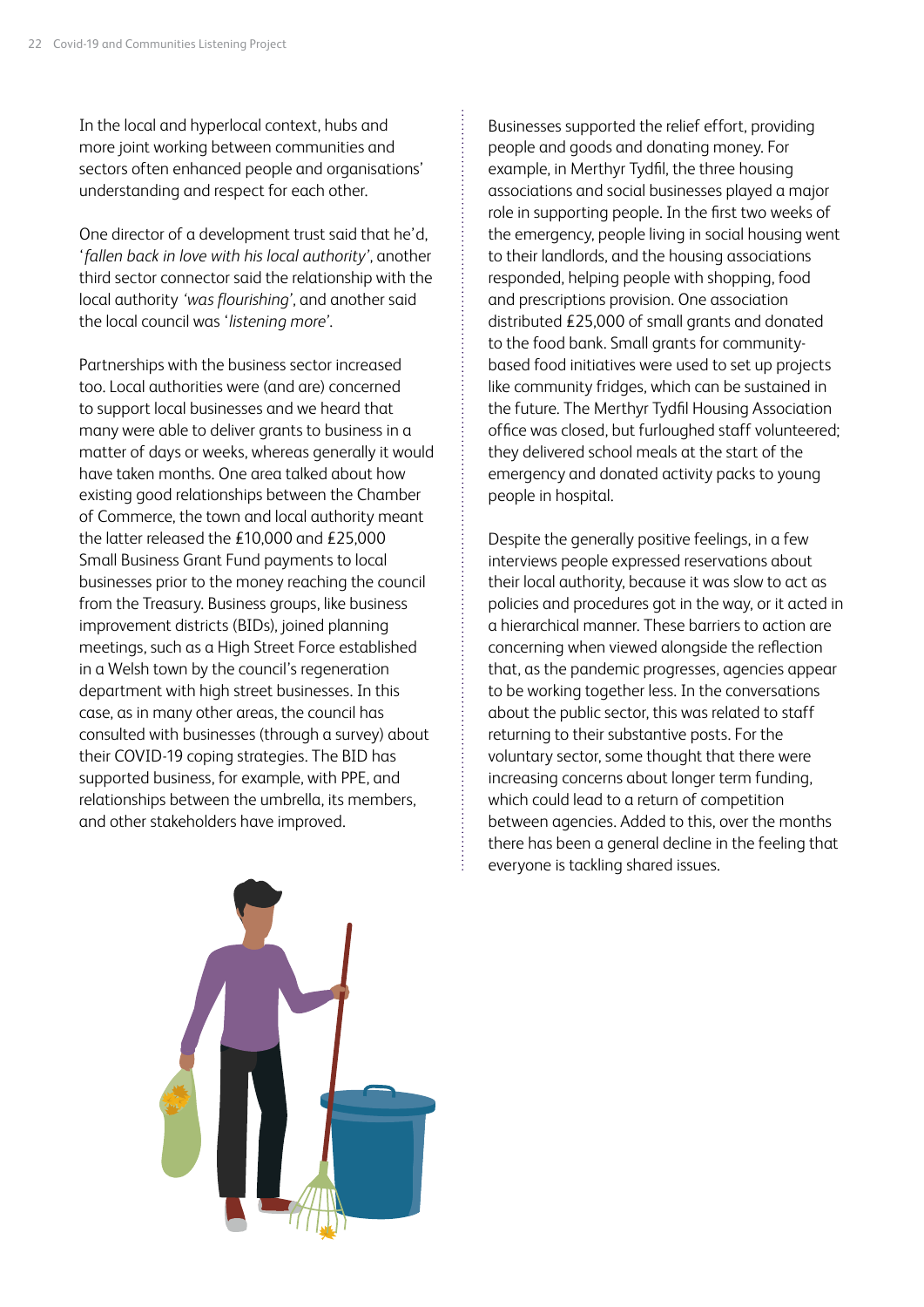# <span id="page-24-0"></span>**6. The future**

As the national lockdown was eased, in our conversations we explored future plans. People reflected on the extent to which the actions described in this report are sustainable, and their hopes and fears for the future are described in this section of the report.

By the end of the summer, several of the organisations were worried about their, or their members' futures. For example, none of the diverse (public, arts and community sector) organisations we spoke to in Manchester thought they would be able to operate in their previous form within the foreseeable future. Customers and income have been lost; people who use services now have different or more acute support needs, and some citizens who, previously, were self-reliant have turned to the social sector as well as the welfare state.

However, across the UK organisations see opportunities for learning despite an uncertain future funding environment and a state of constant change. How we acted in the first months of the pandemic could herald real change in people's attitudes and actions. The start of the pandemic generated an 'energy and enthusiasm' to support others and work together, which could be a springboard for more lasting and substantial change. As one council member said:

> *'In response to the pandemic we changed everything – why can we not now change things to achieve gender equality, race equality, meet the climate emergency?'*

## **6.1 Hopes**

#### **6.1.1 The future is more local**

Some peoples' hopes lie in the perception that the pandemic has led to a change in citizens' and the state's perception of what is important. As much as national institutions like the NHS were heralded, many people also came to know and appreciate where they live.

Many of the emergency responses were organised by people volunteering with local organisations. As a result of this some VCSE organisations, such as community trusts, are talking to local authorities about shifting services to their sector, perhaps by developing social enterprises.

Overall, volunteering has been given a boost. Public sector staff working at the frontline alongside volunteers increasingly appreciated and understood the role of volunteering. New people have come to volunteering and expressed a desire to keep on doing so. One participant said volunteering is:

### *'like a Park Run: once you have had that buzz you are hooked'.*

Organisations we talked to think the VCSE sector can be supported to nurture volunteering through continuing positive, partnership relationships with local authorities. In addition, VCSEs are looking for a different type of funding from the past, more like

the flexible funding received in the pandemic, which can support their core costs (rather than just project funding) and sustain them in the longer term.

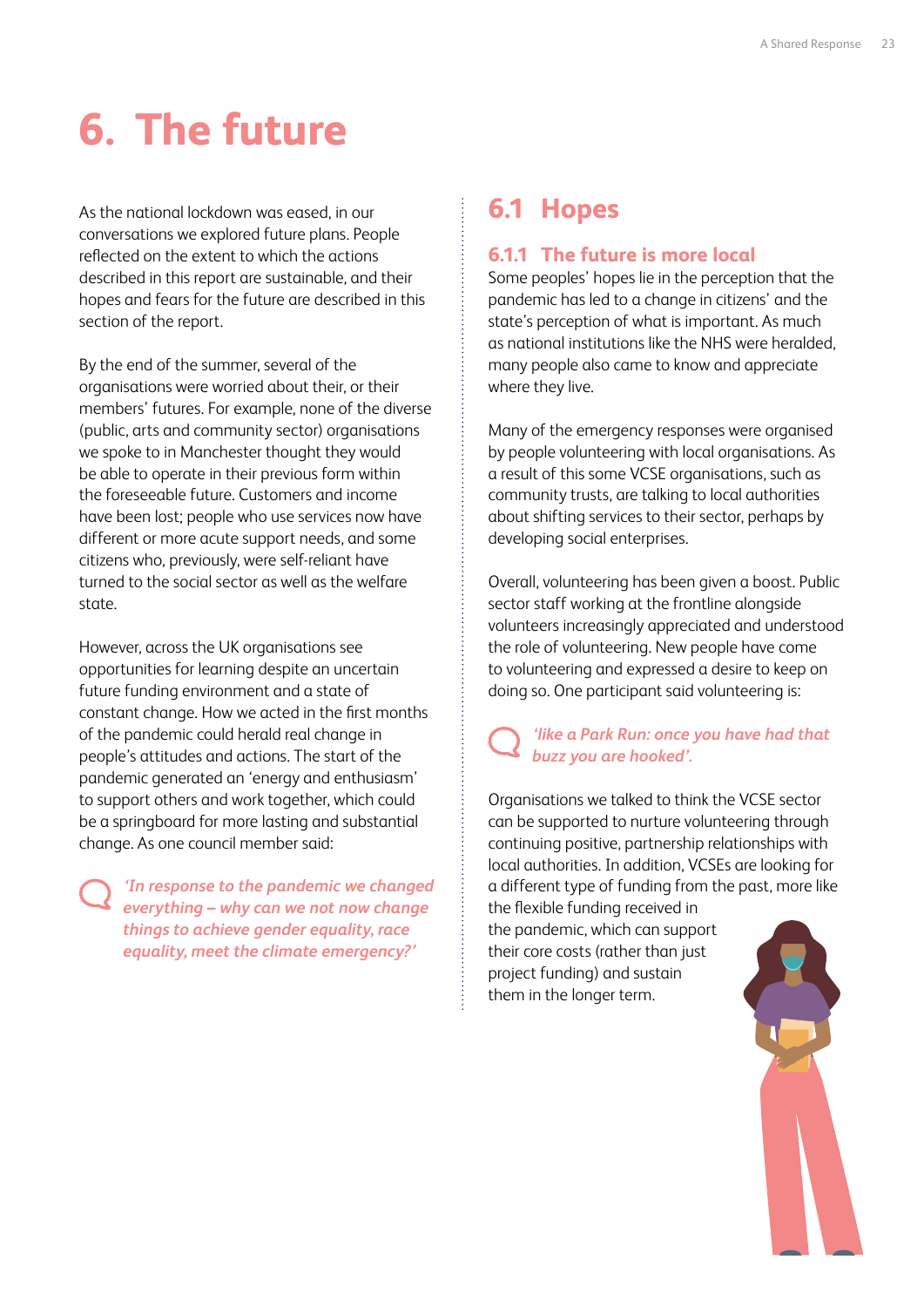<span id="page-25-0"></span>Many community organisations have flourished: some that relied on volunteers only received funding for the first time and used it to increase their capacity and make longer term plans. For example, a village in Yorkshire that ran a food hub in the emergency sent around a questionnaire when the food distribution was ending asking for ideas about how to sustain support. They found that the community building they were using had a very narrow pool of volunteers, limiting its use. So, going forward, those who volunteered in the food emergency will help manage the building and try to open a type of community hub there.

#### **6.1.2 Future partnership working**

Community hubs generally were organised at a sub local authority level and gave frontline staff autonomy to make decisions about how to respond to individuals' needs. The positive impact of closeness to clients, flexibility, and autonomy of staff and volunteers supports the call for change to a more local and relational public sector. Frontline staff were reportedly motivated by fewer ties to (upward) reporting procedures, agency and control over their daily tasks.<sup>34</sup>

The pandemic response required people to work together in existing and new partnerships, which provide a basis for future joint working. Local authority staff we talked to commonly said that now they want to build on the partnerships developed through the crisis. For example, in Scotland one council launched the new employability programme for young people, Kickstart, jointly with the local third sector interface and the chamber of commerce35.

We heard several times that local authorities want to maintain improved relationships with businesses. In North Ayrshire, community wealth building is seen as a potential approach to achieving that, through developing a more local economy $36$ .

#### **6.1.3 Community Power**

The response of communities and community organisations to the pandemic led many people to talk about the 'legacy' of the community spirit and social action.

People cared for each other, and there is a strong feeling that the public sector, 'the system', needs to adapt to take on board communities' assets and potential for action. There was a sense that there is a real opportunity to *'capture that community energy'*.

Thinking how this plays out in the longer term, many expressed the view that councils, in particular, should not revert to a previous way of working. One person in a Communities Department summed up the sentiment:

*'Can't go back to 'normal' after this. The current situation is a catalyst for social change that we need to capitalise on'.*

36 North Ayrshire Council (2020) *Community Wealth Building North Ayrshire* Available at: [https://www.north-ayrshire.gov.uk/council/](https://www.north-ayrshire.gov.uk/council/community-wealth-building/community-wealth-building.aspx) [community-wealth-building/community-wealth-building.aspx](https://www.north-ayrshire.gov.uk/council/community-wealth-building/community-wealth-building.aspx) [Accessed October 2020]



<sup>34</sup> This closely correlates to evidence on the effect of agency and control on positive mental health at work. For information see, for example, CIPD, *People Managers' Guide to Mental Health*  Available at: [https://www.cipd.co.uk/Images/mental-health-at](https://www.cipd.co.uk/Images/mental-health-at-work-1_tcm18-10567.pdf)[work-1\\_tcm18-10567.pdf](https://www.cipd.co.uk/Images/mental-health-at-work-1_tcm18-10567.pdf) 2018 [Accessed October 2020]

<sup>35</sup> Information on Kickstart scheme for youth in Scotland is available at: [https://www.gov.uk/government/news/uk](https://www.gov.uk/government/news/uk-government-launches-kickstart-scheme-for-youth-in-scotland)[government-launches-kickstart-scheme-for-youth-in-scotland](https://www.gov.uk/government/news/uk-government-launches-kickstart-scheme-for-youth-in-scotland) [Accessed October 2020]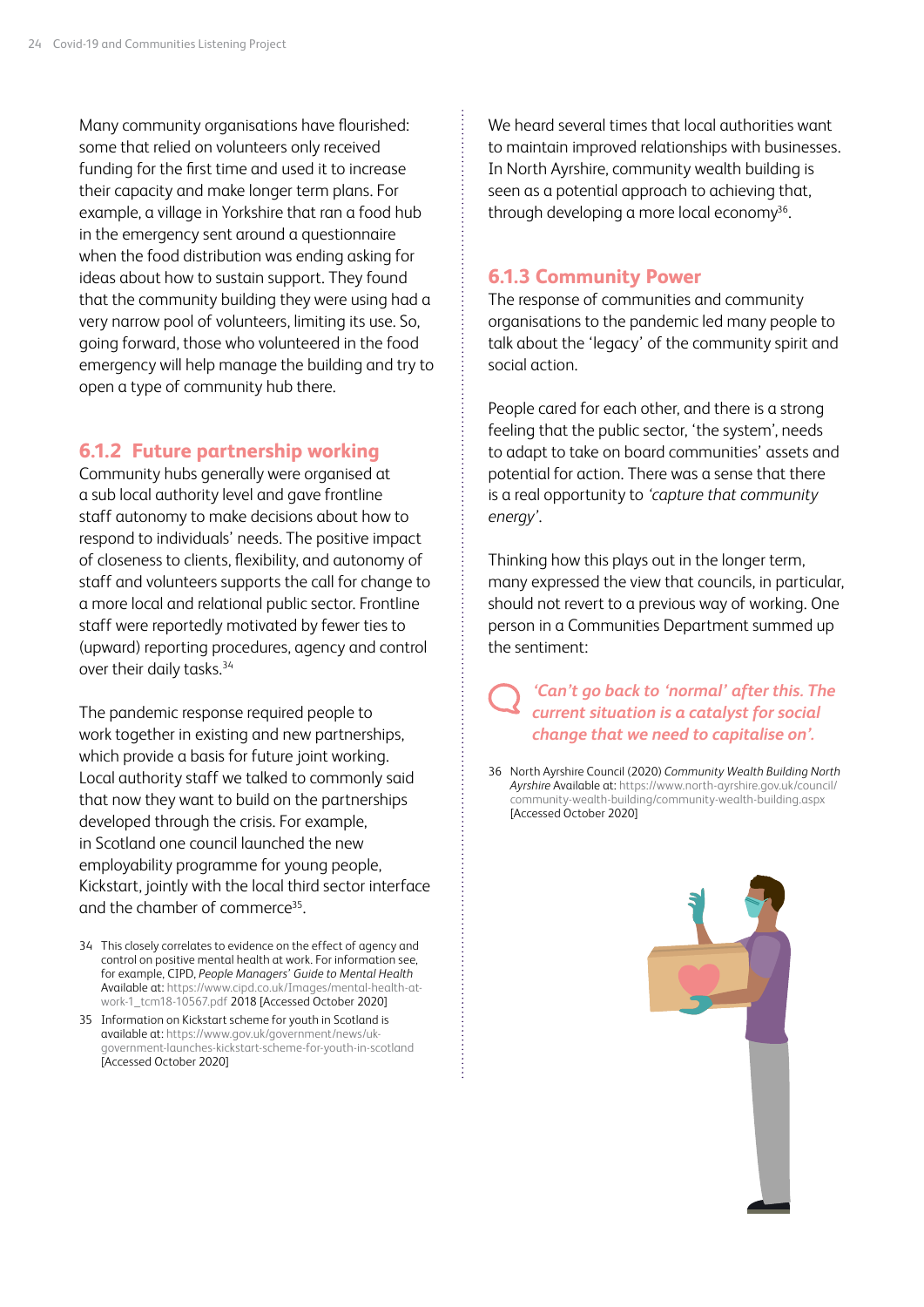## <span id="page-26-0"></span>**6.2 Fears**

People feared for the future because of the longterm nature of COVID-19 and its impact on our lives and livelihoods. Local authorities and partners were preparing for future spikes in the pandemic, so were only planning a few weeks at a time. There was a real concern about how the public and third sectors continue to balance responding to the crisis and delivering their vital, day to day services.

People were concerned about sustaining funding for their organisations and activities, as emergency funding declines and longer-term funding is less secure. One district authority officer thought that more than three quarters of the local VCSE organisations were, by August, dipping into their reserves, and soon would be '*on their knees'*. VCSE and the local authority staff were worried about the impact of central government, trust and foundation funds shrinking in 2021, because of the huge cost of the pandemic and its containment. In addition to reductions in grants and public sector settlements, local organisations were concerned about the closure of social infrastructure that has resulted in declining incomes. They predict expenses in reopening buildings after some time (for example, in maintenance) and in reconfiguring them and their services, because of COVID-19.

Although, participants saw people needed support throughout the pandemic and into the recovery phase, some also expressed a tension between providing support and fostering dependence. Some volunteers and organisers were keen not to become regular service providers and their emergency support not to automatically be long-term. This leaves hanging the question of how the more persistent social challenges will be tackled.

Although the pandemic response was characterised by a surge in community activity, there is a question about how to maintain the energy. At the end of the summer, people increasingly talked of how they, their organisations, individuals, and services were becoming tired.

At the same time, sustaining collaborative ways of working became more difficult as organisations started to return to 'normal'. At one level, this meant staff returning to work, maybe to the office, and resuming their core tasks. At another level, the concern was for a decline in the appetite for risktaking, particularly in the public sector. As people started to return to their substantive posts they had to prioritise departmental priorities and procedures. The fear is opportunities for cross-sector working will be lost as individual and team targets and plans resurface.

The emergency responses benefited from flexibility: some of the bureaucracy and longer-term processes that previously existed around volunteering and cross-sectoral partnerships were waived. If these return, despite a desire to act differently, this will impede the strengthening of mutually beneficial partnerships and the future growth of initiatives like the community hubs. One VCSE sector leader described the situation and his role as:

*'The pendulum is swinging, and our role is to hold it, to prevent it swinging back to the status quo'.* 

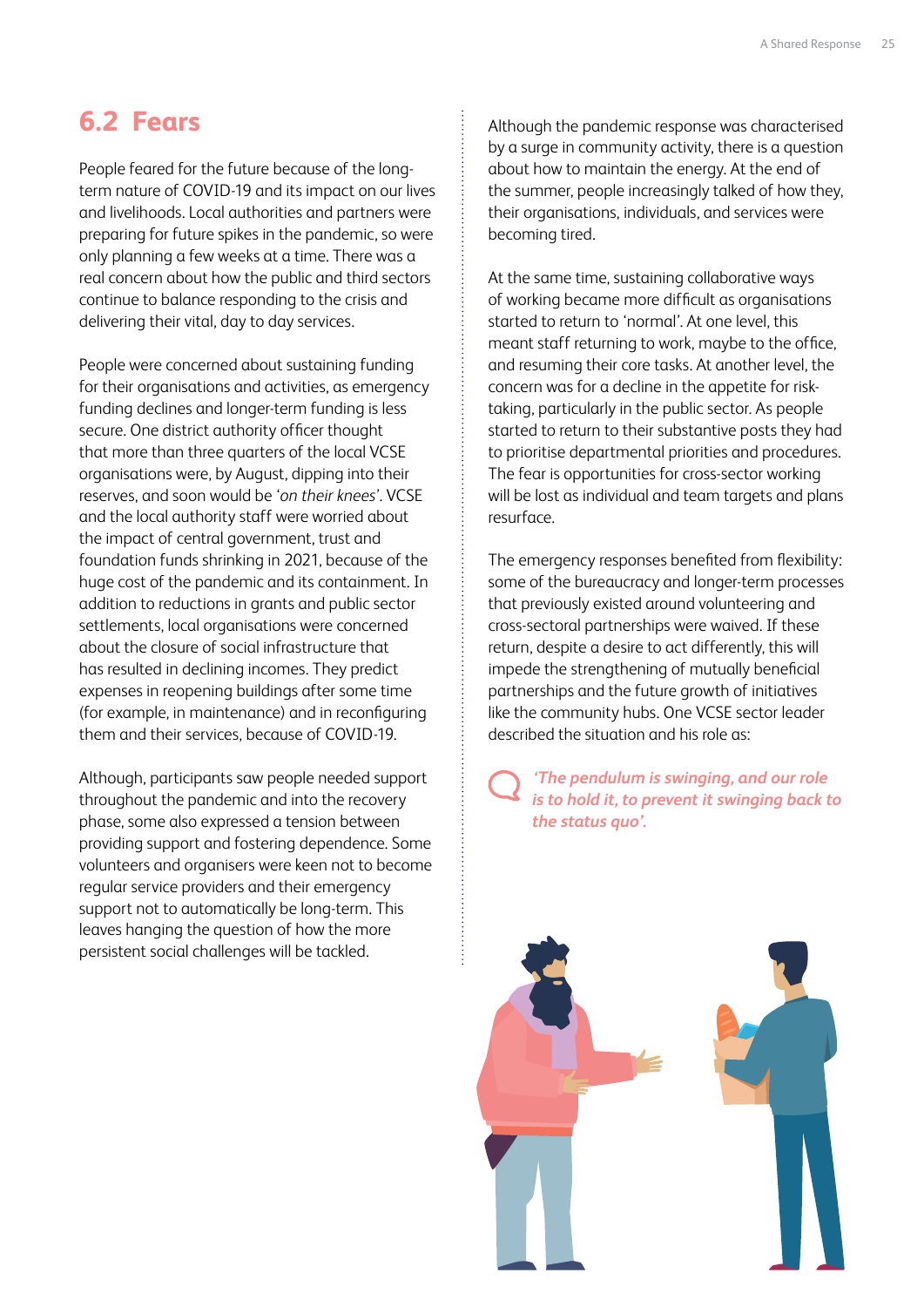## <span id="page-27-0"></span>**7. Concluding remarks**

In the conversations, the local responses to the pandemic were described as 'organic' and 'extraordinary'. Whilst this is true, we believe the pandemic led us to see many capabilities, as well as inequalities, that were there before it started. Reflecting on this earlier in the year, we re-visited our *[Route Map to an Enabling State](https://www.carnegieuktrust.org.uk/publications/revisiting-the-route-map-to-an-enabling-state-guiding-principles-for-recovery/)* to take account of early learning from the COVID-19 emergency. This *Covid and Communities* listening project and our work on the Enabling State in the COVID-19 context, have influenced each other. Therefore, we have summarised learning from the listening project through the lens of the seven steps outlined in *[Revising the Route Map to](https://www.carnegieuktrust.org.uk/publications/revisiting-the-route-map-to-an-enabling-state-guiding-principles-for-recovery/)  [an Enabling State: Guiding Principles for Recovery](https://www.carnegieuktrust.org.uk/publications/revisiting-the-route-map-to-an-enabling-state-guiding-principles-for-recovery/)*.

**Put wellbeing at the centre** 59 3 3 4 3 **Give people permission to take control Help people to help each other Support people to participate fully Move upstream Build in Radical Kindness Tell an authentic story of change**

The following are actions and attributes we heard about in this project which echo the seven steps outlined in the revised Route Map.



#### **Through more genuine and mutually beneficial partnership working**

When wellbeing is the goal, it leads to a focus on the needs of communities and individuals in the round. Responding to those needs requires a holistic and flexible response. We heard about this happening in the pandemic through changes in structures and cultures that fostered partnerships. Many people spoke of increased partnership working – both within and between sectors – enabling them and others to respond to the variety of issues that people had.

Having public sector services and community representatives in one building, or one room, often helped with a holistic response. In addition, the level of universal need led to public sector services reducing bureaucracy, and becoming more agile, which meant staff could more easily focus on meeting people's concerns.

## **Step 2. Give people permission to take control**

#### **Through enabling person-centred, not service-centred, responses**

The emergency response was led by individuals and communities. The local and hyperlocal response meant that in many cases the service providers knew local people, and what may be the issues, but they also listened and learned through the emergency. For example, at the start of lockdown people started food hubs and distributed food to those who were shielding and found it difficult to access food. But as the accessibility issues faded, the emergency responders changed to support a wider range of people and needs. These needs led, rather than service led, responses are often talked of, but in the past have been difficult to achieve.

## **Step 3. Help people to help each other**

#### **Through recognising people and communities are the 'first resort' for community wellbeing**

When the pandemic hit, it was communities who first stepped up. Throughout our conversations, we were told repeatedly how it was neighbours, spontaneous mutual aid groups, or small VCSE organisations that first contacted people thought to be vulnerable and who then quickly provided the aid they required.

This was ignited by the sense of emergency, but we know that outside a national emergency, people rely on informal support that is often best provided by communities (of geography or interest), whether faith institutions, sports clubs, dementia cafes or local creches for child care.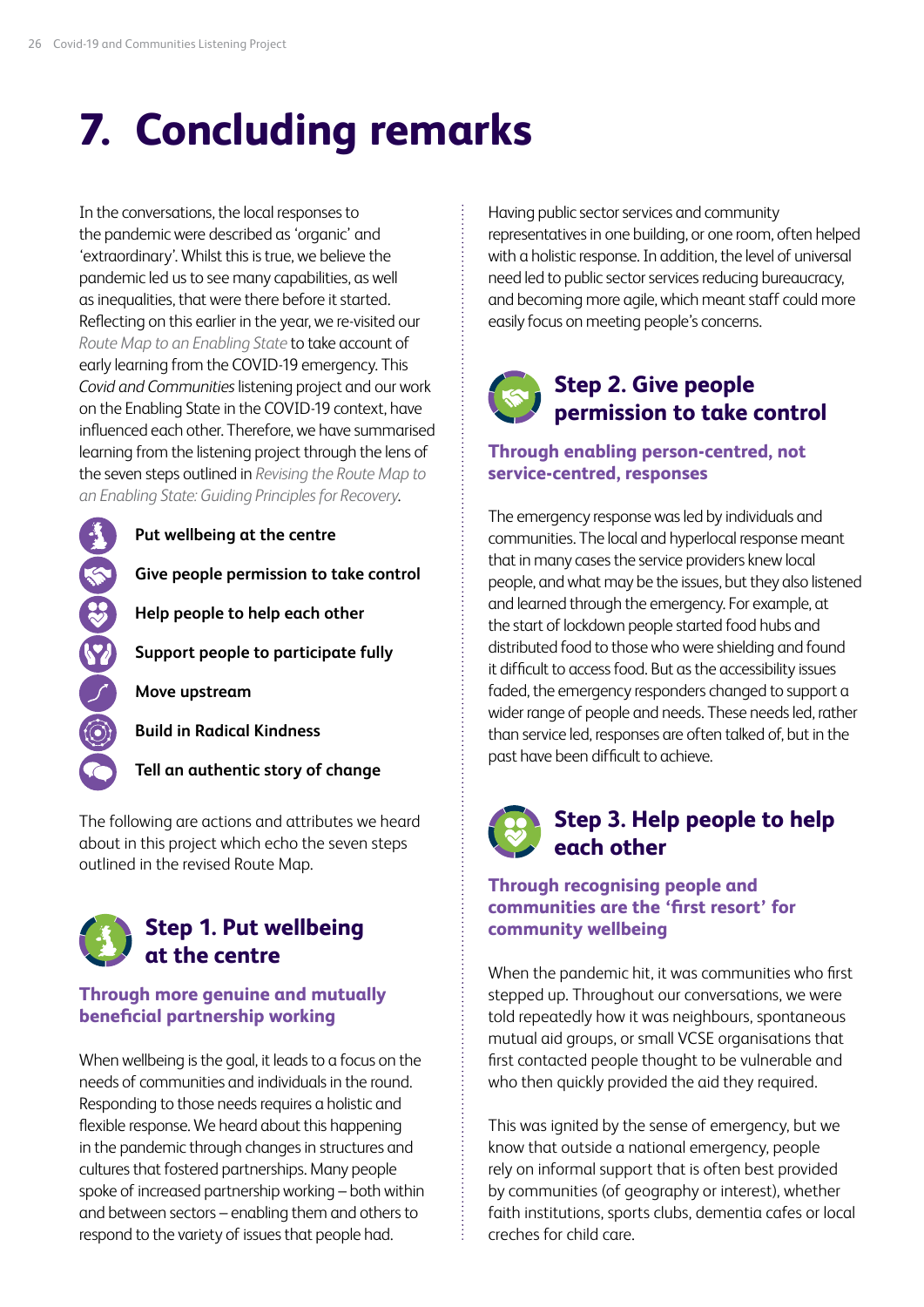### **Step 4: Support people to participate fully**

#### **Through more investment in local and hyperlocal responses**

The initial response to the pandemic was local, with community and voluntary sector organisations supported by the public sector and businesses, and hyperlocal, in streets and villages.

The effectiveness of this and the rise in volunteering seems to have been widely recognised and hailed as a possible way of tacking social issues, for example through a greater focus on local economies and placemaking. The emergency response illustrated some fundamentals for developing more local action and agency, such as investing in staff skilled in community development, providing flexible (often small amounts) of funding directly to local groups, and recognising the skills and capacities of the VCSE sector and how it can complement (not replace) the public sector.



### **Step 5: Move upstream**

#### **By ensuring that long-term planning is built into structures and processes**

Many of those we spoke to explained that lots of people who required assistance had long-term, existing needs, illustrating the need for services and support that tackle disadvantage early to prevent further decline.

Our conversations highlighted that many of the communities that already had systems in place for responding to local crises (such as floods) were able to respond more rapidly than others. Whilst no one could have predicted the COVID-19 crisis itself, these examples demonstrate the effectiveness of 'moving upstream'. By this, we mean building long-term, preventative planning and thinking into existing structures and processes.



### **Step 6: Build in Radical Kindness**

#### **Through removing the barriers to relational service delivery**

There are many examples of where people employed in public services went out of their way at work to support people who needed it the most. Undoubtedly, this was enabled by rapid changes in local authority service provision and the (temporary) abeyance of entrenched systems and processes. These changes allowed people and the organisations they work for to respond flexibly and with empathy.

## **Step 7: Tell an authentic story of change**

#### **By creating a shared vision and focus for the future**

The Enabling State also prioritises creating a collective story of change. At a local level, we hope that the new partnerships; the kindness; the citizen engagement; and increased participation that have been developed during COVID-19 can continuously be built on, to collectively think about what 'living well together' means for each community, and use this story to shape action.

We also hope that the findings of this project will contribute to a wider story, detailing the experiences and responses of communities to COVID-19. We hope that they will be utilised to learn from, rethink, and shape our collective story of the future.

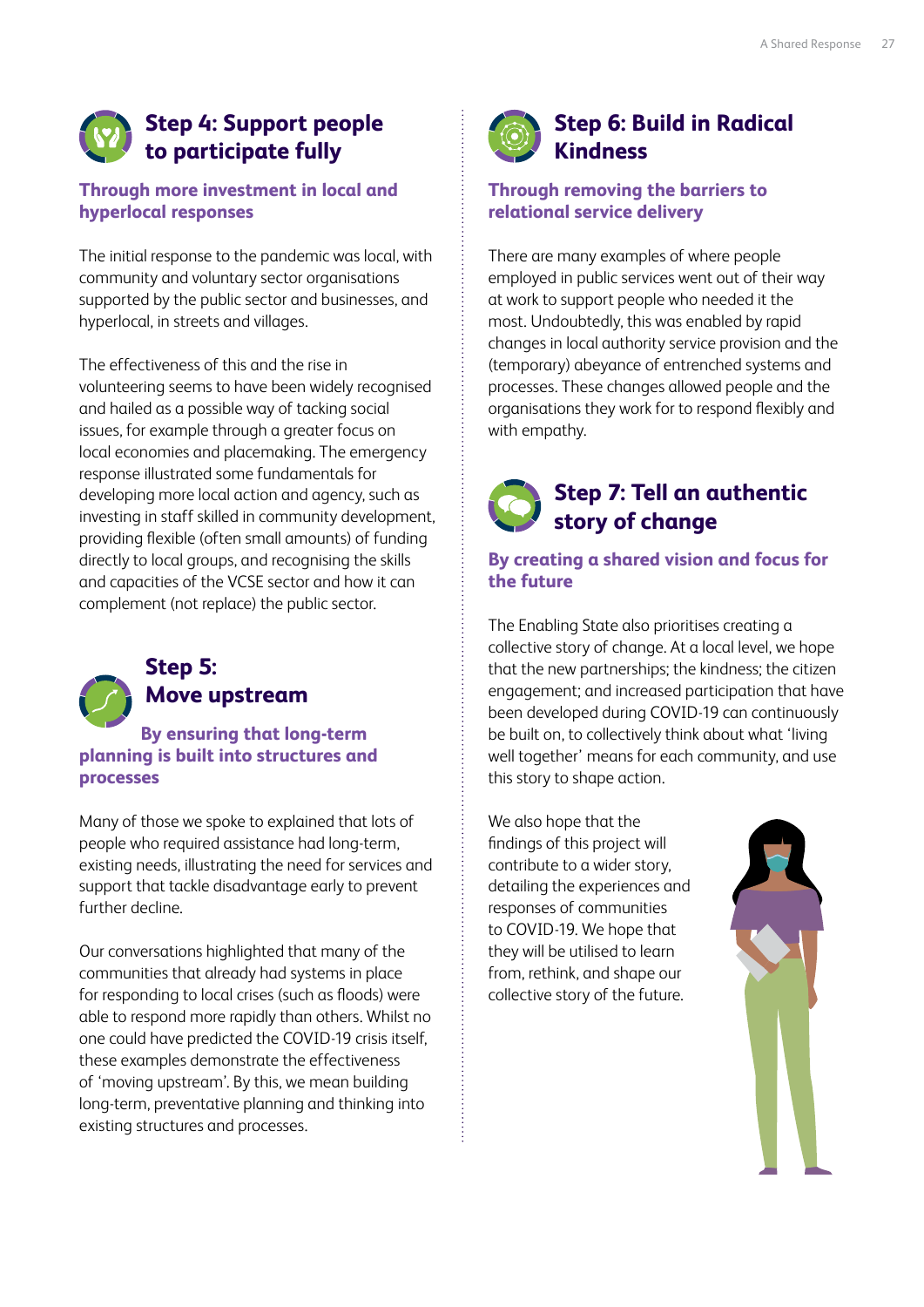## <span id="page-29-0"></span>**What next?**

This is the key question. At the Trust, we have been trying to talk to more people, through online conversations on 'rethinking' the future. Repeatedly we have heard that across the UK, we may have reasonable policy priorities, but the challenge is to put those into practice to achieve better outcomes for people and communities. As we have shown in the above section, actions taken at the start of lockdown are examples of what can be done to achieve changes to improve people's lives.

The loudest theme from our conversations was that **effective partnerships** developed and grew in importance, whereas before it has often been easy to talk about joint-working but hard to achieve. People want to keep working together across sectoral and professional boundaries. How can we ensure that happens, sharing power in a way that is mutually beneficial?

To support this change there are other key questions that policy makers, funders, leaders in all sectors might ask, as we move towards the recovery phase of the pandemic.

#### **1. How do we support communities, and society, to regain a sense of shared purpose?**

We don't want to rely on tragic emergencies as a unifying force, so we need to develop shared narratives across the UK to bring us together.

In the pandemic, small community groups have stepped up, and received funds for emergency work. For their continuation, for community empowerment, these hyperlocal groups need increased funding and more chances to make decisions and lead local development.

#### **2. How do we keep kindness in systems and structures, whilst managing risks to individuals' wellbeing?**

The health risk of the pandemic and people's intuition to respond in a human, caring way won out over normal risk management processes.

We need to ensure that public services are fair, safe and efficient (rational); but we also need to ensure that they are emotionally intelligent and respond to individual needs (relational).

The response from local government detailed in this report shows that it is possible to strike a balance between the rational and the relational, and to deliver public services that are underpinned by kindness. Indeed, it shows that much more can be achieved at pace when we operate in both languages equally.

#### **3. How do we reduce our dependence on performance management approaches that limit our flexibility to meet needs?**

The emergency situation, redeployment of staff and working in partnership decreased the concern about departmental or individual targets. It highlights again how siloed our public sector is and how we could achieve so much more if performance management, operating incentives, and career reward structures were altered to support partnership working.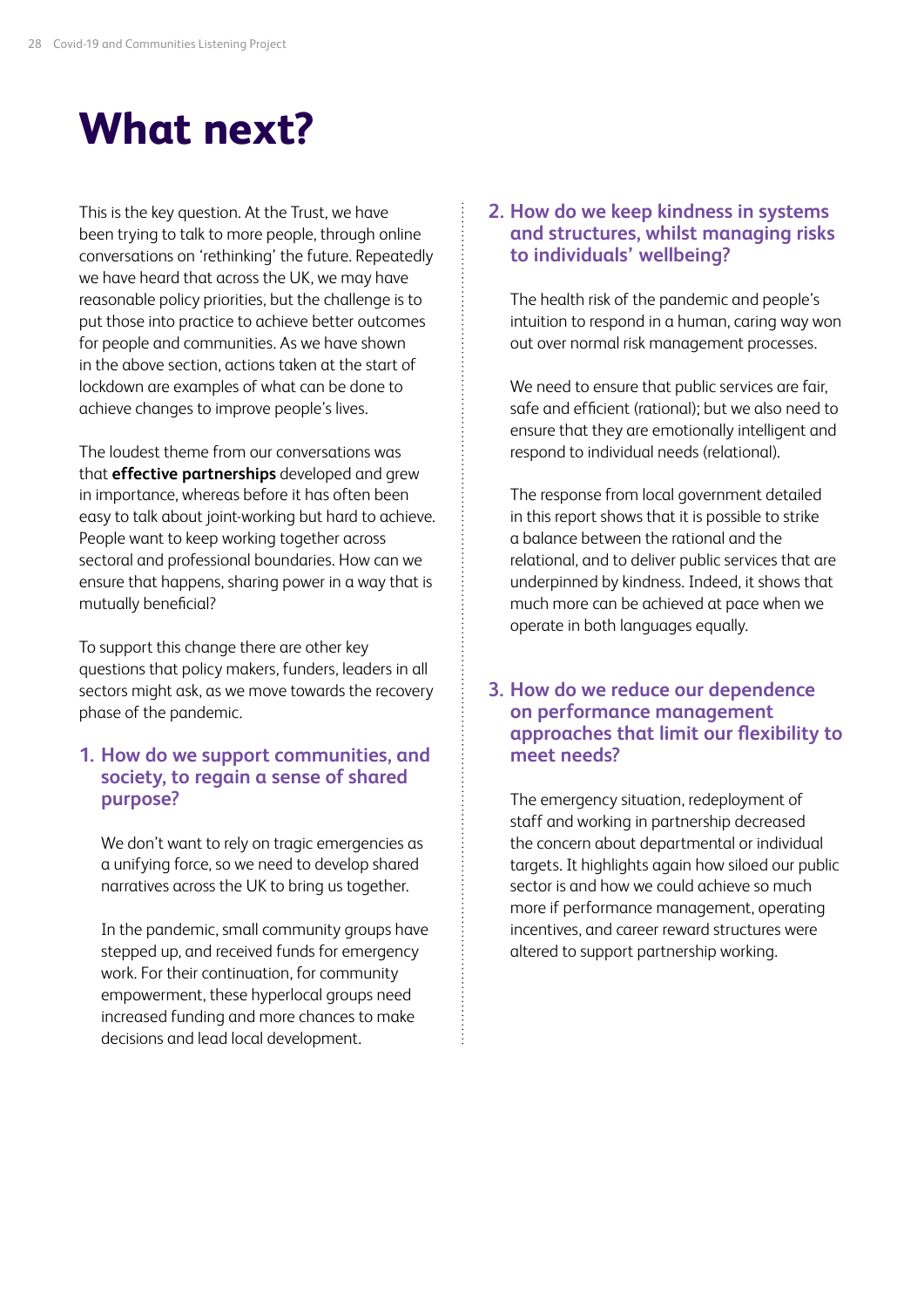#### **4. How do we provide people with the time and space to continue to engage with their local communities?**

People were able to volunteer and help out in many cases because they had more time, for example if furloughed, or if their employer promoted it through redeployment or more flexible working. For some, these contractions and changes in employment status are of pressing concern financially. But for others, the changes brought opportunities to engage in their local communities. This begs the question of whether now is the time to take initiatives such as a four day week and time banks more seriously.

#### **5. How do we together understand the challenges and assets of people excluded and on the margins of society?**

During the pandemic, we have become more acutely aware of groups of people (often with multiple challenges, such as homelessness, lack of income and digital exclusion) habitually excluded. This has left people who responded to the emergency questioning how we support people with existing, longer-term needs in the future; and what is the best way to prevent those individuals being forgotten or ignored.

Now is a good time to reflect collectively on what we as individuals, communities and nations need to do to change our established partnerships and systems to make them work better for more people. Our conversations showed us that within communities there is a desire to act and to support one another through a crisis and beyond. The challenge for the future is to redefine the relationship between the state and communities in order to enable that to happen.

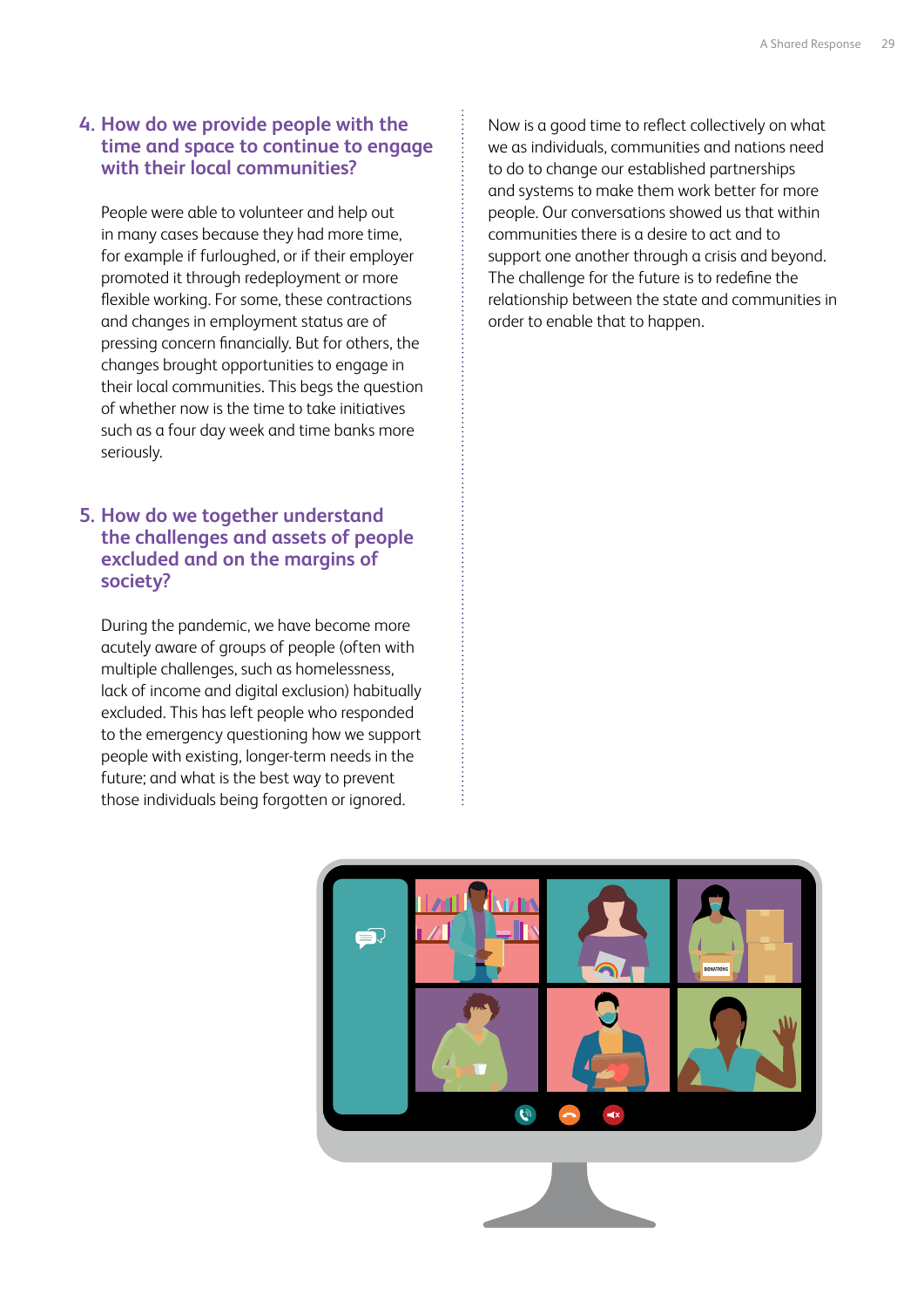## <span id="page-31-0"></span>**Appendix 1: COVID-19 and Communities Project: List of participants**

| <b>Place</b>                     | <b>Name</b>                     | <b>Organisation</b>                      |
|----------------------------------|---------------------------------|------------------------------------------|
| Broughshane                      | Lexie Scott                     | <b>Broughshane Community Association</b> |
| Camden                           | Jessica Farrand                 | <b>Camden Libraries</b>                  |
| Camden                           | Khadra Aden                     | <b>Camden Giving</b>                     |
| Cushendall                       | <b>Andrew McAlister</b>         | Cushendall community                     |
| Cushendall                       | <b>Paul McAlister</b>           | Cushendall community                     |
| Cushendall                       | Joe Burns                       | Cushendall community                     |
| Dumfries                         | Matt Baker                      | The Stove                                |
| Dumfries and<br>Galloway         | Derek Crichton                  | Dumfries and Galloway Council            |
| Dumfries                         | Frank Hayes                     | Frank Hayes - For Enjoyment CIC          |
| Fermanagh                        | Lauri McCusker                  | Fermanagh Trust                          |
| Fermanagh                        | Jenny Irvine                    | ARC Healthy Living Centre Ltd            |
| Fermanagh                        | Jason Donaghy                   | Fermanagh Community Transport            |
| Fermanagh                        | Louise McLaughlin               | Fermanagh Rural Community Network        |
| Isle of Lewis                    | Kathleen Milne                  | Western Isles Libraries                  |
| Isle of Lewis                    | Lisa Maclean                    | <b>Galson Estate Trust</b>               |
| Kilmarnock                       | Fiona McKenzie & Andrew Swanson | Centrestage                              |
| Kilmarnock                       | Kevin Wells                     | <b>East Ayrshire Council</b>             |
| Lancaster/<br>Morecambe District | <b>Mark Davies</b>              | Lancaster City Council                   |
| Lancaster/<br>Morecambe District | Suzanne Lodge                   | Lancaster City Council                   |
| Lancaster/<br>Morecambe District | Erica Lewis                     | Lancaster City Council                   |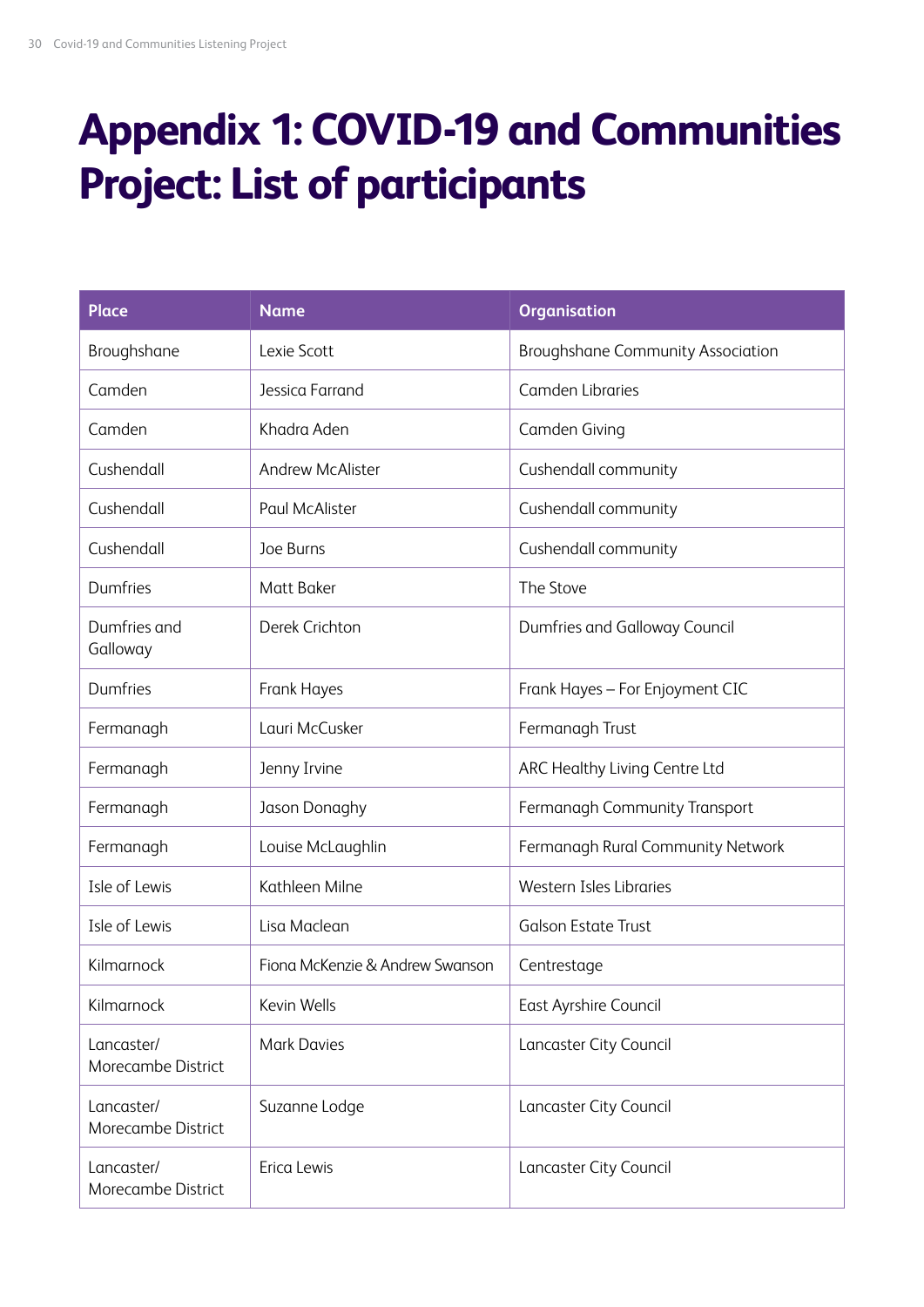| <b>Place</b>                     | <b>Name</b>                    | <b>Organisation</b>                                                |
|----------------------------------|--------------------------------|--------------------------------------------------------------------|
| Lancaster/<br>Morecambe District | <b>Yak Patel</b>               | <b>Lancaster District CVS</b>                                      |
| Manchester                       | Andy Barry & Philippa Crossman | Royal Exchange Theatre                                             |
| Manchester                       | Liz Hibberd                    | Manchester City of Sanctuary                                       |
| Manchester                       | Maxine Goulding                | <b>Manchester Libraries</b>                                        |
| Manchester                       | Fozia Pasha                    | <b>Manchester Libraries</b>                                        |
| Manchester                       | Siobhan O'Connor               | <b>Manchester Libraries</b>                                        |
| Merthyr Tydfil                   | Elizabeth Bedford              | MT Bid                                                             |
| Merthyr Tydfil                   | <b>Hilary Edwards</b>          | Voluntary Association Merthyr Tydfil                               |
| North Shields                    | Felicity Shoesmith             | North Tyneside Council                                             |
| North Shields                    | David Bavaird                  | North Tyneside Business Forum                                      |
| Renfrewshire                     | Leonie Bell                    | Renfrewshire Council COVID-19 Local<br>Assistance and Volunteering |
| Renfrewshire                     | Alasdair Morrison              | Renfrewshire Council                                               |
| Renfrewshire                     | Alan McNiven                   | Engage (Renfrewshire TSI)                                          |
| Saltcoats                        | <b>Barbara Hastings</b>        | The Ayrshire Community Trust                                       |
| Saltcoats                        | Graeme Campbell                | Link up Saltcoats                                                  |
| Saltcoats                        | Shirley Morgan                 | North Ayrshire Council                                             |
| Scarborough                      | Mel Bonney-Cane                | CaVCA                                                              |
| Scarborough                      | Karen Atkinson                 | North Yorkshire Council                                            |
| Scarborough                      | Julie Macey-Hewitt             | Age UK Scarborough & District                                      |
| Todmorden                        | Robin Varley                   | Your Tod Squad                                                     |
| Todmorden                        | Mary Clear                     | Incredible Edible Todmorden                                        |
| Treorchy                         | <b>Adrian Emmett</b>           | Treorchy Chamber of Trade                                          |